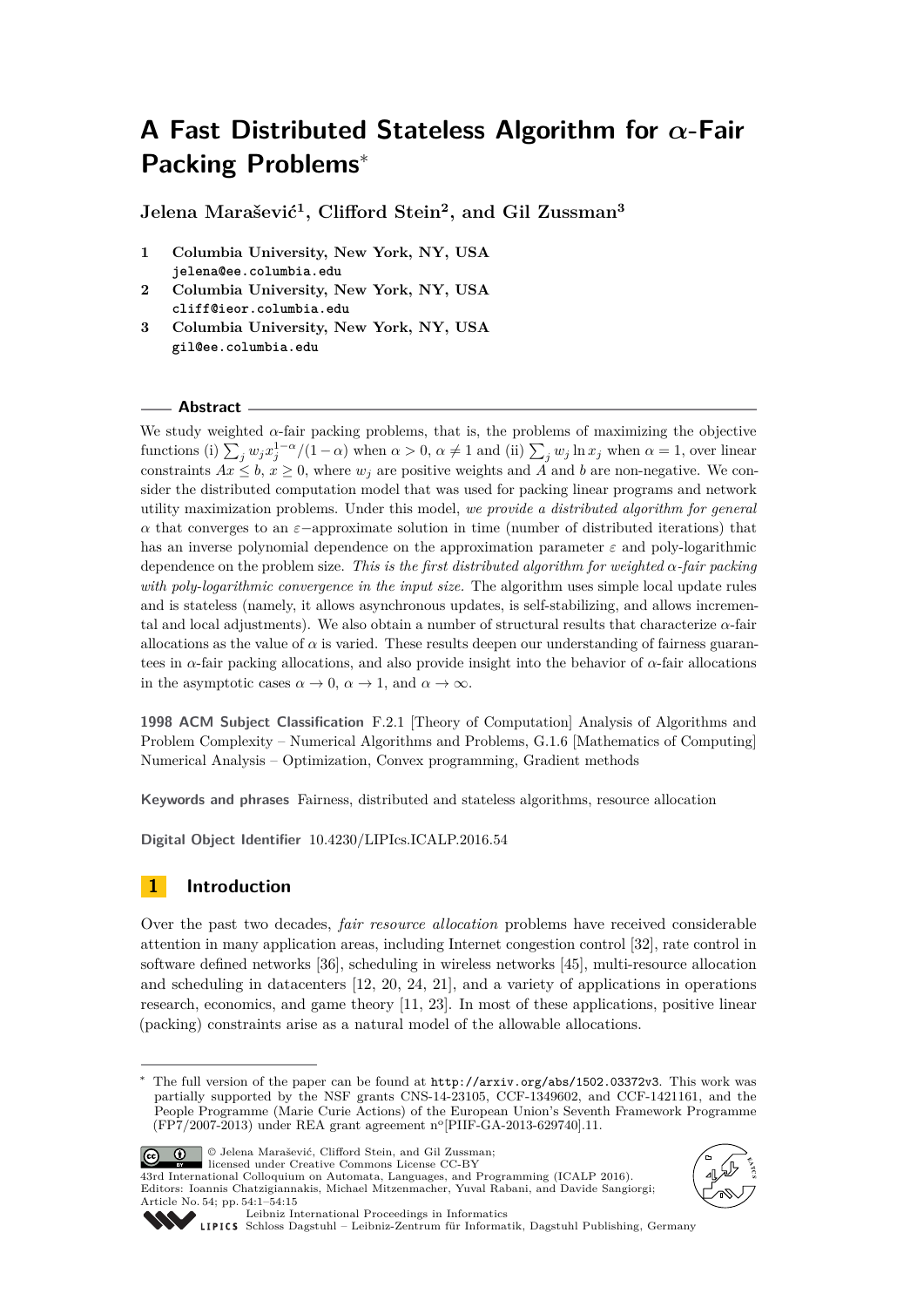## **54:2 A Fast Distributed Stateless Algorithm for** *α***-Fair Packing Problems**

In this paper, we focus on the problem of finding an *α-fair* vector on the set determined by packing constraints  $Ax \leq 1, x \geq 0$  $Ax \leq 1, x \geq 0$  $Ax \leq 1, x \geq 0$  where all  $A_{ij} \geq 0.$ <sup>1</sup> We refer to this problem as  $\alpha$ -fair packing. For a vector of positive weights *w* and  $\alpha \geq 0$ , an allocation vector  $x^*$  of size *n* is weighted  $\alpha$ -fair, if it maximizes  $p_{\alpha}(x) = \sum_{j} w_{j} f_{\alpha}(x_{j})$  [\[38\]](#page-13-5), where:

<span id="page-1-2"></span>
$$
f_{\alpha}(x_j) = \begin{cases} \ln(x_j), & \text{if } \alpha = 1\\ \frac{x_j^{1-\alpha}}{1-\alpha}, & \text{if } \alpha \neq 1 \end{cases}.
$$
 (1)

*α*-fairness provides a trade-off between efficiency (sum of allocated resources) and fairness (minimum allocated resource) as a function of  $\alpha$ : the higher the  $\alpha$ , the higher the fairness and the lower the efficiency [\[4,](#page-12-3) [11,](#page-12-2) [31\]](#page-13-6). Important special cases are max-min fairness ( $\alpha \to \infty$ ) and proportional fairness  $(\alpha = 1)$ . When  $\alpha = 0$ , we have the "unfair" case of linear optimization.

Distributed algorithms for *α*-fair packing are of particular interest, as many applications are inherently distributed (e.g., network congestion control), while others require parallelization due to the large problem size (e.g., resource allocation in datacenters). We adopt the model of distributed computation commonly used in packing linear programming (LP) algorithms [\[7,](#page-12-4) [3,](#page-12-5) [8,](#page-12-6) [29,](#page-13-7) [33,](#page-13-8) [41\]](#page-13-9) and which generalizes the model from network congestion control [\[26\]](#page-13-10). In this model, an agent *j* controls the variable  $x_j$  and has information about: (i) the  $j^{\text{th}}$  column of the  $m \times n$  constraint matrix *A*, (ii) the weight  $w_j$ , (iii) upper bounds on global problem parameters  $m, n, w_{\text{max}}$ , and  $A_{\text{max}}$ , where  $w_{\text{max}} = \max_j w_j$ , and  $A_{\text{max}} = \max_{ij} A_{ij}$ , and (iv) in each round, the relative slack of each constraint *i* in which  $x_j$  takes part.

Distributed algorithms for *α*-fair resource allocations have been most widely studied in the network congestion control literature, using a control-theoretic approach [\[25,](#page-13-11) [26,](#page-13-10) [45,](#page-14-0) [38,](#page-13-5) [32\]](#page-13-0). Such an approach yields continuous-time algorithms that converge after "finite" time; however, the convergence time of these algorithms as a function of the input size is poorly understood. Some other distributed pseudo-polynomial-time approximation algorithms that can address  $\alpha$ -fair packing are described in Table [1.](#page-3-0) These algorithms all have convergence times that are at least linear in the parameters describing the problem.

No previous work has given truly fast (poly-log iterations) distributed algorithms for the general case of  $\alpha$ -fair packing. Only for the unfair  $\alpha = 0$  case (packing LPs), are such algorithms known [\[7,](#page-12-4) [33,](#page-13-8) [8,](#page-12-6) [46,](#page-14-2) [29,](#page-13-7) [3\]](#page-12-5).

**Our Results.** *We provide the first efficient, distributed, and stateless algorithm for weighted α-fair packing*, namely, for the problem  $\max\{p_\alpha(x): Ax \leq 1, x \geq 0\}$ , where distributed agents update the values of  $x_j$ 's asynchronously and react only to the current state of the constraints. We assume that all non-zero entries  $A_{ij}$  of matrix *A* satisfy  $A_{ij} \geq 1$ . Considering such a normalized form of the problem is without loss of generality (see Appendix A in [\[35\]](#page-13-12)).

The approximation provided by the algorithm, to which we refer as the *ε*-approximation, is (i)  $(1 + \varepsilon)$ -multiplicative for  $\alpha \neq 1$ , and (ii) *W* $\varepsilon$ -additive<sup>[2](#page-1-1)</sup> for  $\alpha = 1$ , where  $W = \sum_j w_j$ . The main results are summarized in the following theorem, where, to unify the statement of the results, we treat  $\alpha$  as a constant that is either equal to 1 or bounded away from 0 and 1, and we also loosen the bound in terms of  $\varepsilon^{-1}$ ,  $n, m, R_w = \max_{j,k} w_j/w_k$ , and  $A_{\max}$ . For a more detailed statement, see Theorems [4.1–](#page-7-0)[4.3.](#page-8-0)

<span id="page-1-0"></span><sup>1</sup> Although in the network congestion control literature *A* is commonly assumed to be a 0-1 matrix [\[25,](#page-13-11) [26,](#page-13-10) [45,](#page-14-0) [38,](#page-13-5) [32\]](#page-13-0), important applications (such as, e.g., multi-resource allocation in datacenters) are modeled by a more general constraint matrix *A* with arbitrary non-negative elements [\[12,](#page-12-0) [20,](#page-12-1) [24,](#page-13-2) [21\]](#page-13-3).

<span id="page-1-1"></span><sup>&</sup>lt;sup>2</sup> Note that  $\widetilde{W}$  cannot be avoided here, as additive approximation is not invariant to the objective scaling.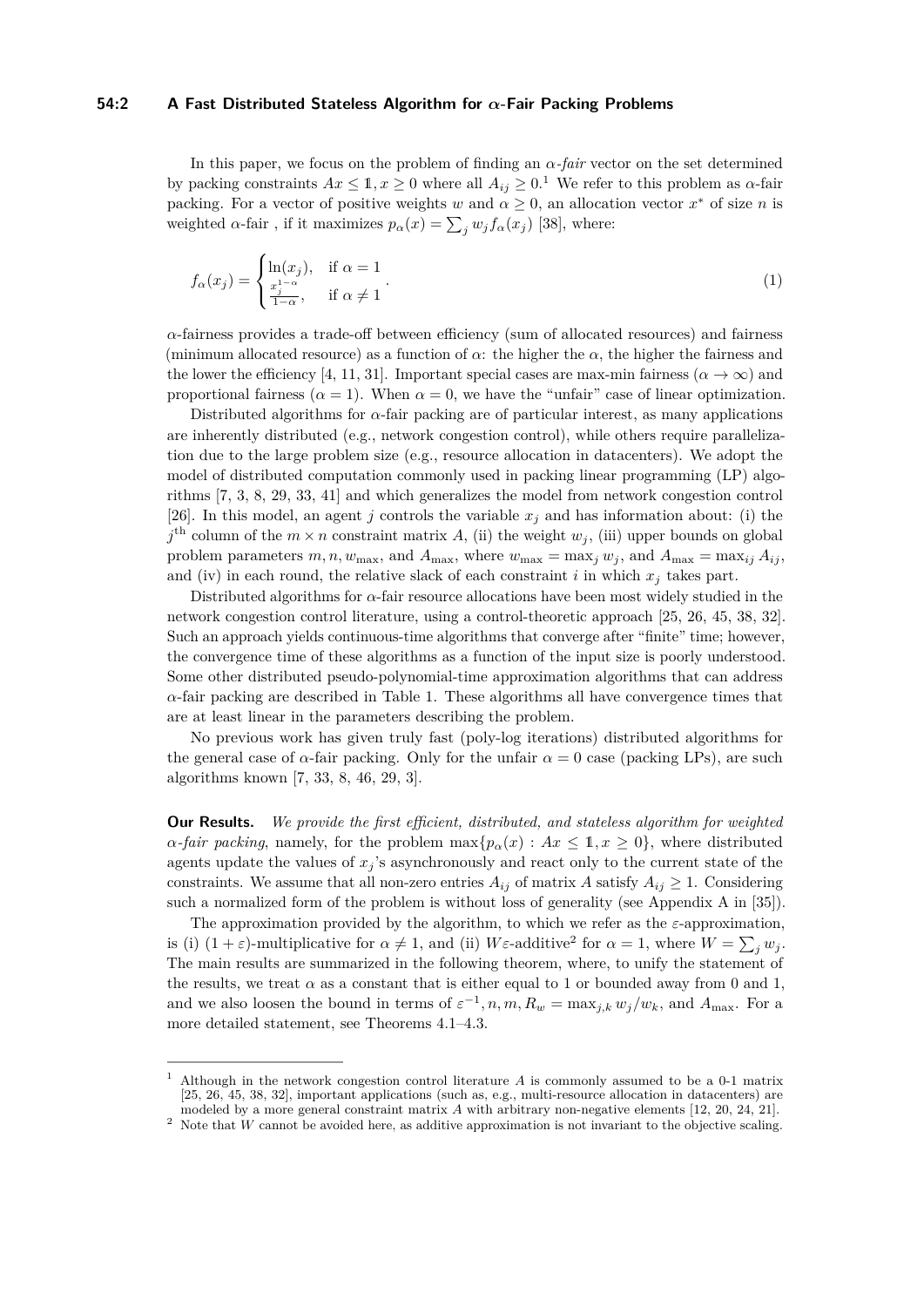**Fheorem 1.1** (Main Result). *Given a weighted*  $\alpha$ -fair packing problem  $\max\{\sum_j w_j f_\alpha(x_j):$  $Ax \leq 1, x \geq 0$ , there exists a stateless and distributed algorithm ( $\alpha$ -FAIRPSOLVER) that *computes an*  $\varepsilon$ -*approximate solution in*  $O(\varepsilon^{-5} \ln^4(R_w n m A_{\max} \varepsilon^{-1}))$  *rounds.* 

*To the best of our knowledge, for any constant approximation parameter ε, our algorithm is the first distributed algorithm for weighted α-fair packing problems with a poly-logarithmic convergence time.*[3](#page-2-0) The algorithm is *stateless* according to the definition given by Awerbuch and Khandekar [\[7,](#page-12-4) [6\]](#page-12-7): it starts from any initial state, the agents update the variables  $x_j$  in a cooperative but uncoordinated manner, reacting only to the current state of the constraints that they observe, and without access to a global clock. Statelessness implies various desirable properties of a distributed algorithm, such as: asynchronous updates, self-stabilization, and incremental and local adjustments [\[7,](#page-12-4) [6\]](#page-12-7).

We also obtain the following structural results that characterize  $\alpha$ -fair packing allocations as a function of the value of *α*:

- We derive a lower bound on the minimum coordinate of the  $\alpha$ -fair packing allocation ÷ as a function of  $\alpha$  and the problem parameters (Lemma [4.12\)](#page-10-0). This bound deepens our understanding of how the fairness (a minimum allocated value) changes with  $\alpha$ .
- We prove that for  $\alpha \leq \frac{\varepsilon/4}{\ln(n)}$  $\frac{\varepsilon}{\ln(nA_{\max}/\varepsilon)}$ , *α*-fair packing can be  $O(\varepsilon)$ -approximated by any *ε*−approximation packing LP solver (Lemma [4.13\)](#page-10-1).
- We show that for  $|a-1| = O(\varepsilon^2/\ln^2(\varepsilon^{-1}R_w mnA_{\text{max}}))$ ,  $\alpha$ -fair allocation is  $\varepsilon$ -approximated  $\overline{\phantom{a}}$ by a 1−fair allocation returned by our algorithm (Lemmas [4.14](#page-11-0) and [4.15\)](#page-11-1).
- We show that for  $\alpha \geq \ln(R_w n A_{\text{max}})/\varepsilon$ , the  $\alpha$ -fair packing allocation  $x^*$  and the max-min fair allocation  $z^*$  are  $\varepsilon$ -close to each other:  $(1 - \varepsilon)z^* \leq x^* \leq (1 + \varepsilon)z^*$  element-wise. This result is especially interesting as (i) max-min fair packing is not a convex problem, but rather a multi-objective problem (see, e.g., [\[27,](#page-13-13) [43\]](#page-13-14)) and (ii) the result yields the first convex relaxation of max-min fair allocation problems with a  $1 \pm \varepsilon$  gap.

We now overview some of the main technical details of *α*-FairPSolver. In doing so, we point out connections to the two main bodies of previous work, from packing LPs[\[7\]](#page-12-4) and network congestion control [\[25\]](#page-13-11). We also outline the new algorithmic ideas and proofs.

**The algorithm and KKT conditions.** The algorithm maintains primal and dual feasible solutions and updates each primal variable  $x_j$  whenever a Karush-Kuhn-Tucker (KKT) condition  $x_j^{\alpha} \sum_i y_i A_{ij} = w_j$  is not *approximately* satisfied. In previous work, relevant update rules include: [\[25\]](#page-13-11) (for  $\alpha = 1$ ), where the update of each variable  $x_j$  is proportional to the difference  $w_j - x_j \sum_i y_i A_{ij}$ , and [\[7\]](#page-12-4) (for  $\alpha = 0$ ), where each  $x_j$  is updated by a multiplicative factor  $1 \pm \beta$ , whenever  $\sum_i y_i A_{ij} = w_j$  is not approximately satisfied. For our techniques (addressing a general  $\alpha$ ) such rules do not suffice and we introduce the following modifications: (i) in the  $\alpha < 1$  case we use multiplicative updates by factors  $(1 + \beta_1)$  and  $(1 - \beta_2)$ , where  $\beta_1 \neq \beta_2$  and (ii) we use additional threshold values  $\delta_j$  to make sure that  $x_j$ 's do not become too small. These thresholds guarantee that we maintain a feasible solution, but they significantly complicate (compared to the linear case) the argument that each step makes a significant progress.

<span id="page-2-0"></span><sup>3</sup> The total amount of work per (distributed) round is linear in the number of non-zero entries of the constraint matrix *A*, which matches the best bound achieved in previous work on distributed packing LPs [\[7,](#page-12-4) [33,](#page-13-8) [8,](#page-12-6) [46,](#page-14-2) [29,](#page-13-7) [3\]](#page-12-5) and distributed network utility maximization [\[9,](#page-12-8) [39\]](#page-13-15).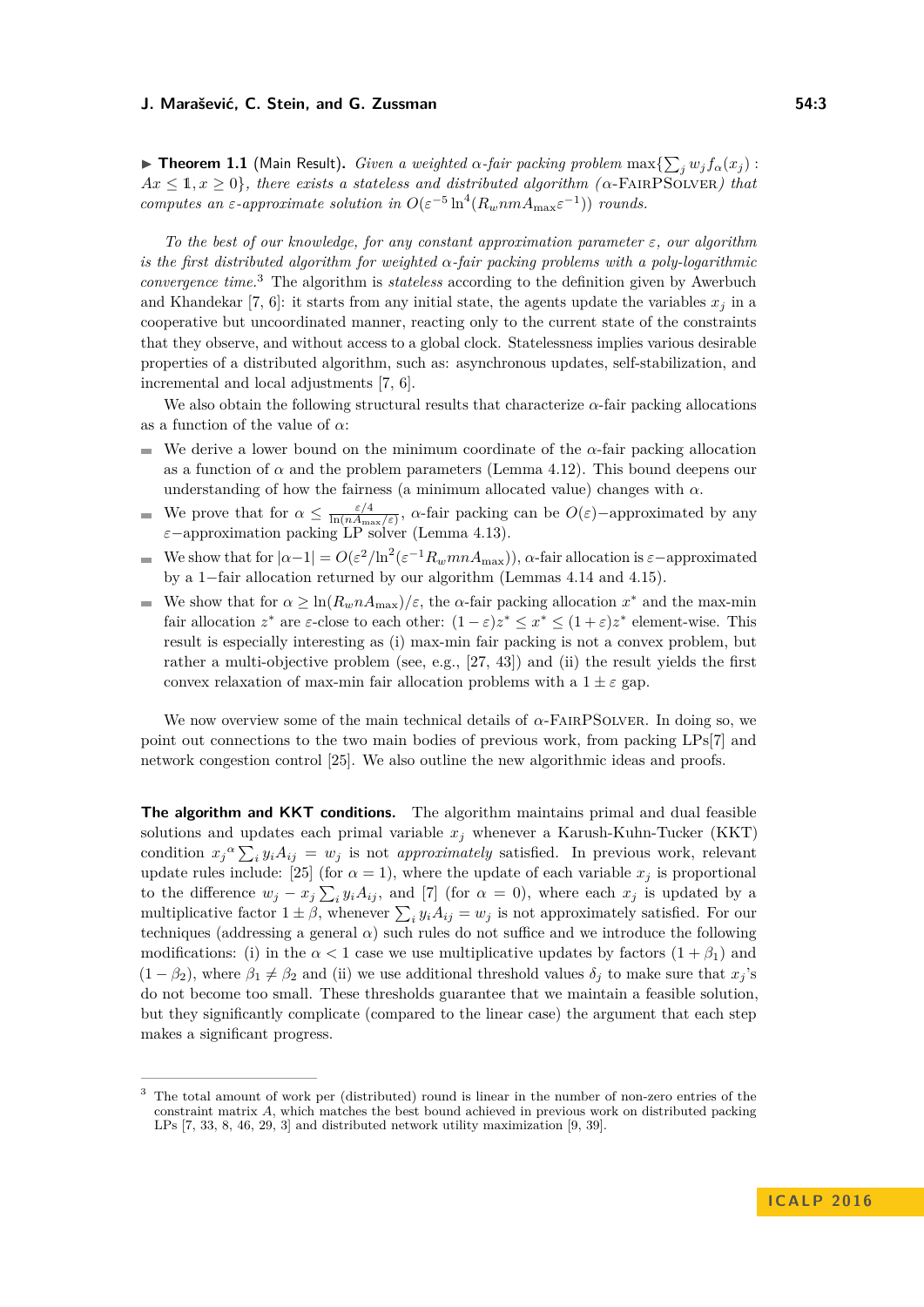## **54:4 A Fast Distributed Stateless Algorithm for** *α***-Fair Packing Problems**

| Paper                        | Number of Distributed Iterations <sup>4</sup>            | <b>Statelessness</b>        | <b>Notes</b>          |
|------------------------------|----------------------------------------------------------|-----------------------------|-----------------------|
| $\left[15\right]$            | $\Omega(\varepsilon^{-1}nA_{\max})$                      | Semi-stateless <sup>5</sup> | Only for $\alpha = 1$ |
| $\left\lceil 9 \right\rceil$ | $\Omega(\varepsilon^{-1}mnA_{\max}^2)$                   | Not stateless               |                       |
| [39]                         | $poly(\varepsilon^{-1}, m, n, A_{\max})$                 | Semi-stateless              |                       |
| [this work]                  | $O(\varepsilon^{-5} \ln^4(R_w mn A_{\max}/\varepsilon))$ | <b>Stateless</b>            |                       |

<span id="page-3-0"></span>**Table 1** Comparison among distributed algorithms for *α*-fair packing.

**Dual Variables.** In  $\alpha$ -FAIRPSOLVER, a dual variable  $y_i$  is an exponential function of the  $i^{\text{th}}$ constraint's relative slack:  $y_i(x) = C \cdot e^{\kappa (\sum_j A_{ij} x_j - 1)}$ , where *C* and  $\kappa$  are functions of global input parameters  $\alpha$ ,  $w_{\text{max}}$ ,  $n$ ,  $m$ , and  $A_{\text{max}}$ . Packing LP algorithms [\[7,](#page-12-4) [3,](#page-12-5) [42,](#page-13-16) [8,](#page-12-6) [18,](#page-12-10) [17,](#page-12-11) [28\]](#page-13-17) use similar dual variables with  $C = 1$ . Our work requires choosing  $C$  to be a function of  $\alpha, w_{\text{max}}$ , *n*, *m*,  $A_{\text{max}}$  rather than a constant.

**Convergence Argument.** The convergence analysis of *α*-FairPSolver relies on the appropriately chosen concave potential function that is bounded below and above for  $x_j \in [\delta_j, 1]$ , ∀*j*, and that increases with every primal update. The algorithm can also be interpreted as a gradient ascent on a regularized objective function (the potential function), using a generalized entropy regularizer (see [\[3,](#page-12-5) [1\]](#page-12-12)). A similar potential function was used in many works on packing and covering linear programs, such as, e.g., in [\[7\]](#page-12-4) and (implicitly) in [\[46\]](#page-14-2). The Lyapunov function from [\[25\]](#page-13-11) is also equivalent to this potential function when  $y_i(x) = C \cdot e^{\kappa (\sum_j A_{ij} x_j - 1)}$ ,  $\forall i$ . As in these works, the main idea in the analysis is to show that whenever a solution  $x$  is not "close" to the optimal one, the potential function increases substantially. However, our work requires several new ideas in the convergence proofs, the most notable being *stationary rounds*. A stationary round is roughly a time when the variables  $x_j$  do not change much and are close to the optimum. Poly-logarithmic convergence time is then obtained by showing that: (i) there is at most a poly-logarithmic number of non-stationary rounds where the potential function increases additively and the increase is "large enough", and (ii) in all the remaining non-stationary rounds, the potential function increases multiplicatively. Our use of stationary rounds is new, as is the use of Lagrangian duality and all the arguments that follow (see [\[35\]](#page-13-12) for a detailed discussion).

**Relationship to Previous Work.** Very little progress has been made in the design of efficient distributed algorithms for the general class of *α*-fair objectives. Classical work on distributed rate control algorithms in the networking literature uses a control-theoretic approach to optimize  $\alpha$ -fair objectives. While such an approach has been extensively studied [\[25,](#page-13-11) [26,](#page-13-10) [45,](#page-14-0) [38,](#page-13-5) [32\]](#page-13-0), it has never been proven to lead to a polynomial convergence time.

Since *α*-fair objectives are concave, their optimization over a region determined by linear constraints is solvable in polynomial time in a centralized setting through convex programming (see, e.g., [\[13,](#page-12-13) [40\]](#page-13-18)). Distributed gradient methods for network utility maximization problems, such as e.g., [\[9,](#page-12-8) [39\]](#page-13-15) summarized in Table [1,](#page-3-0) can be applied to  $\alpha$ -fair packing. However, the convergence times of these algorithms depend on the dual gradient's Lipschitz constant to produce good approximations. While [\[9,](#page-12-8) [39\]](#page-13-15) provide a better dependence on the accuracy *ε* than our work, the dependence on the dual gradient's Lipschitz constant, in general, leads to at least linear convergence time as a function of  $n$ ,  $m$ , and  $A_{\text{max}}$ .

As mentioned before, some special cases have been addressed, particularly max-min fairness  $(\alpha \to \infty)$  and packing LPs  $(\alpha = 0)$ . Relevant work on max-min fairness includes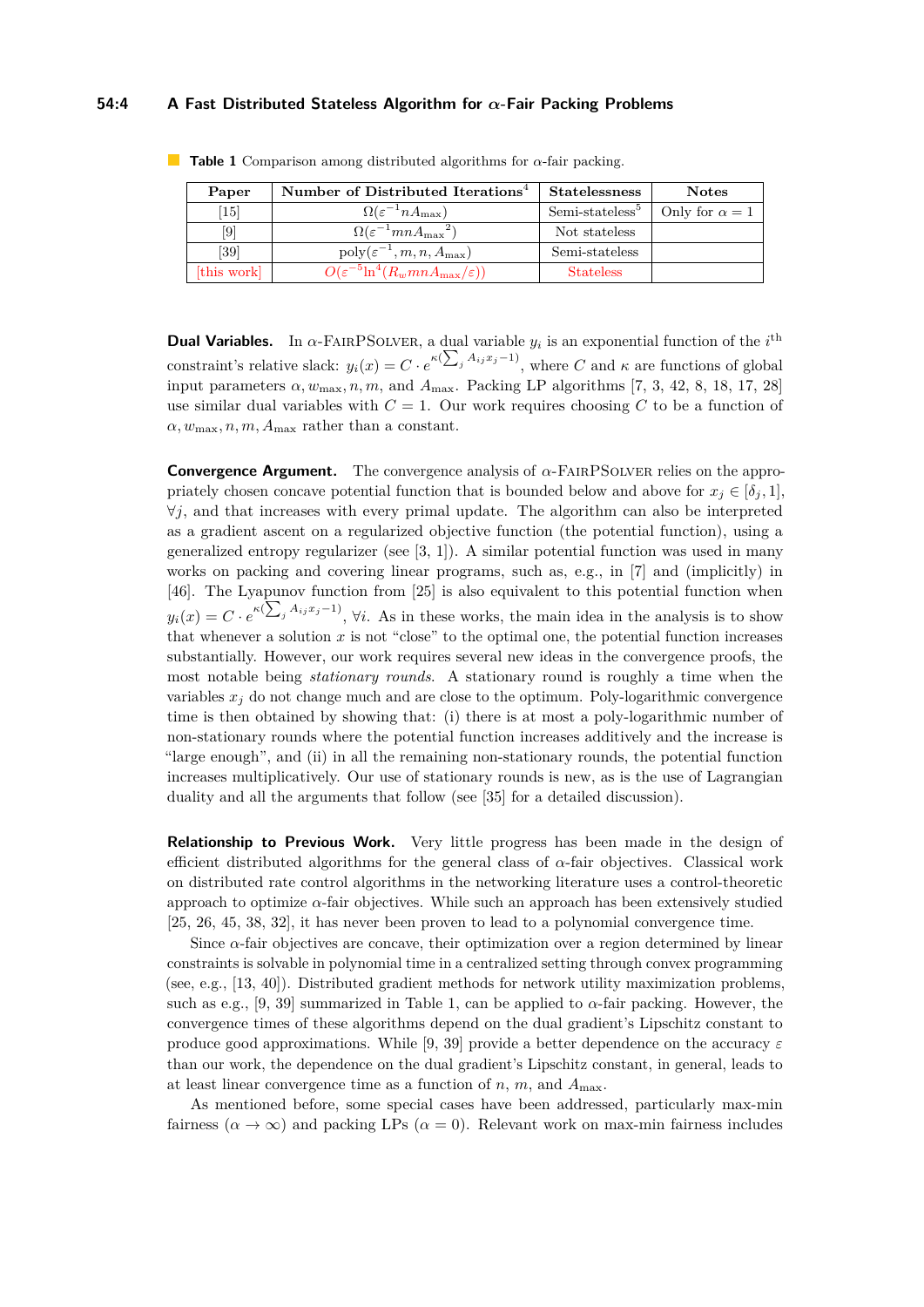[\[10,](#page-12-14) [22,](#page-13-19) [30,](#page-13-20) [27,](#page-13-13) [37,](#page-13-21) [34,](#page-13-22) [14\]](#page-12-15), but none of these works have poly-logarithmic convergence time. There is a long history of interesting work on packing LPs in both centralized and distributed settings, e.g., [\[1,](#page-12-12) [42,](#page-13-16) [28,](#page-13-17) [18,](#page-12-10) [7,](#page-12-4) [33,](#page-13-8) [8,](#page-12-6) [46,](#page-14-2) [29,](#page-13-7) [3,](#page-12-5) [19\]](#page-12-16). Only a few of these works are stateless, including the packing LP algorithm of Awerbuch and Khandekar [\[7\]](#page-12-4), flow control algorithm of Garg and Young [\[19\]](#page-12-16), and the algorithm of Awerbuch, Azar, and Khandekar [\[5\]](#page-12-17) for the special case of load balancing in bipartite graphs. Additionally, the packing LP algorithm of Allen-Zhu and Orecchia [\[3\]](#page-12-5) is "semi-stateless"; the lacking property to make it stateless is that it requires synchronous updates. The  $\alpha = 1$  case of  $\alpha$ -fair packing problems is equivalent to the problem of finding an equilibrium allocation in Eisenberg-Gale markets with Leontief utilities [\[15\]](#page-12-9). Similar to the aforementioned algorithms, the algorithm from [\[15\]](#page-12-9) converges in time linear in  $\varepsilon^{-1}$  but also (at least) linear in the input size (see Table 1).

## <span id="page-4-1"></span>**2 Preliminaries**

**Weighted**  $\alpha$ -Fair Packing. Consider the following optimization problem with positive linear (packing) constraints:  $(Q_{\alpha}) = \max\{p_{\alpha}(x) \equiv \sum_{j=1}^{n} w_j f_{\alpha}(x_j) : Ax \leq b, x \geq 0\}$ , where  $f_{\alpha}(x_i)$  is given by [\(1\)](#page-1-2),  $x = (x_1, \ldots, x_n)$  is the vector of variables, *A* is an  $m \times n$  matrix with non-negative elements, and  $b = (b_1, \ldots, b_m)$  is a vector with strictly positive<sup>[6](#page-4-0)</sup> elements. We refer to  $(Q_{\alpha})$  as the weighted  $\alpha$ -fair packing. The following definition and lemma introduced by Mo and Walrand [\[38\]](#page-13-5) characterize weighted *α*-fair allocations. In the rest of the paper, we will use the terms weighted  $\alpha$ -fair and  $\alpha$ -fair interchangeably.

**Definition 2.1** ([\[38\]](#page-13-5)). Let *w* be a vector with positive entries and  $\alpha > 0$ . A vector *x* is weighted *α*-fair, if it is feasible and for any other feasible vector *x*:  $\sum_{j=1}^{n} w_j \frac{x_j - x_j^*}{x_j^{*\alpha}} \leq 0$ .

**► Lemma 2.2** ([\[38\]](#page-13-5)). *A vector*  $x^*$  *solves*  $(Q_α)$  *if and only if it is weighted*  $α$ -*fair.* 

Notice in  $(Q_\alpha)$  that since  $b_i > 0$ ,  $\forall i$ , and the partial derivative of the objective with respect to any of the variables  $x_j$  goes to  $\infty$  as  $x_j \to 0$ , the optimal solution must lie in the positive orthant. Moreover, since the objective is strictly concave and maximized over a convex region, the optimal solution is unique and  $(Q_{\alpha})$  satisfies strong duality (see, e.g., [\[13\]](#page-12-13)). The same observations are true for the scaled version of the problem denoted by  $(P_{\alpha})$ and introduced in the following subsection.

**Normalized Form.** We consider weighted  $\alpha$ -fair packing in the normalized form:

 $(P_{\alpha}) = \max\{p_{\alpha}(x) : Ax \leq 1, x \geq 0\},\$ 

where  $p_{\alpha}(x) = \sum_{j=1}^{n} w_j f_{\alpha}(x_j)$ ,  $f_{\alpha}$  is defined by [\(1\)](#page-1-2),  $w = (w_1, \ldots, w_n)$  is a vector of positive weights,  $x = (x_1, \ldots, x_n)$  is the vector of variables, A is an  $m \times n$  matrix with non-negative entries, and 1 is a size- $m$  vector of 1's. We let  $A_{\text{max}}$  denote the maximum element of the constraint matrix  $A$ , and assume that every entry  $A_{ij}$  of  $A$  is non-negative, and moreover, that  $A_{ij} \geq 1$  whenever  $A_{ij} \neq 0$ . The maximum weight is denoted by  $w_{\text{max}}$  and the minimum weight is denoted by  $w_{\min}$ . The sum of the weights is denoted by *W* and the ratio  $\frac{w_{\max}}{w_{\min}}$  by  $R_w$ . We remark that considering  $(Q_\alpha)$  in the normalized form  $(P_\alpha)$  is without loss of generality: any problem  $(Q_\alpha)$  can be scaled to this form by (i) dividing both sides of each inequality *i* by  $b_i$  and (ii) working with scaled variables  $c \cdot x_j$ , where  $c = \min\{1, \min_{\{i,j : A_{ij} \neq 0\}} \frac{A_{ij}}{b_i}\}$  $\frac{A_{ij}}{b_i}\}$  . Moreover, such scaling preserves the approximation (see [\[35\]](#page-13-12)).

<span id="page-4-0"></span><sup>&</sup>lt;sup>6</sup> If, for some *i*,  $b_i = 0$ , then trivially  $x_j = 0$ , for all *j* such that  $A_{ij} \neq 0$ .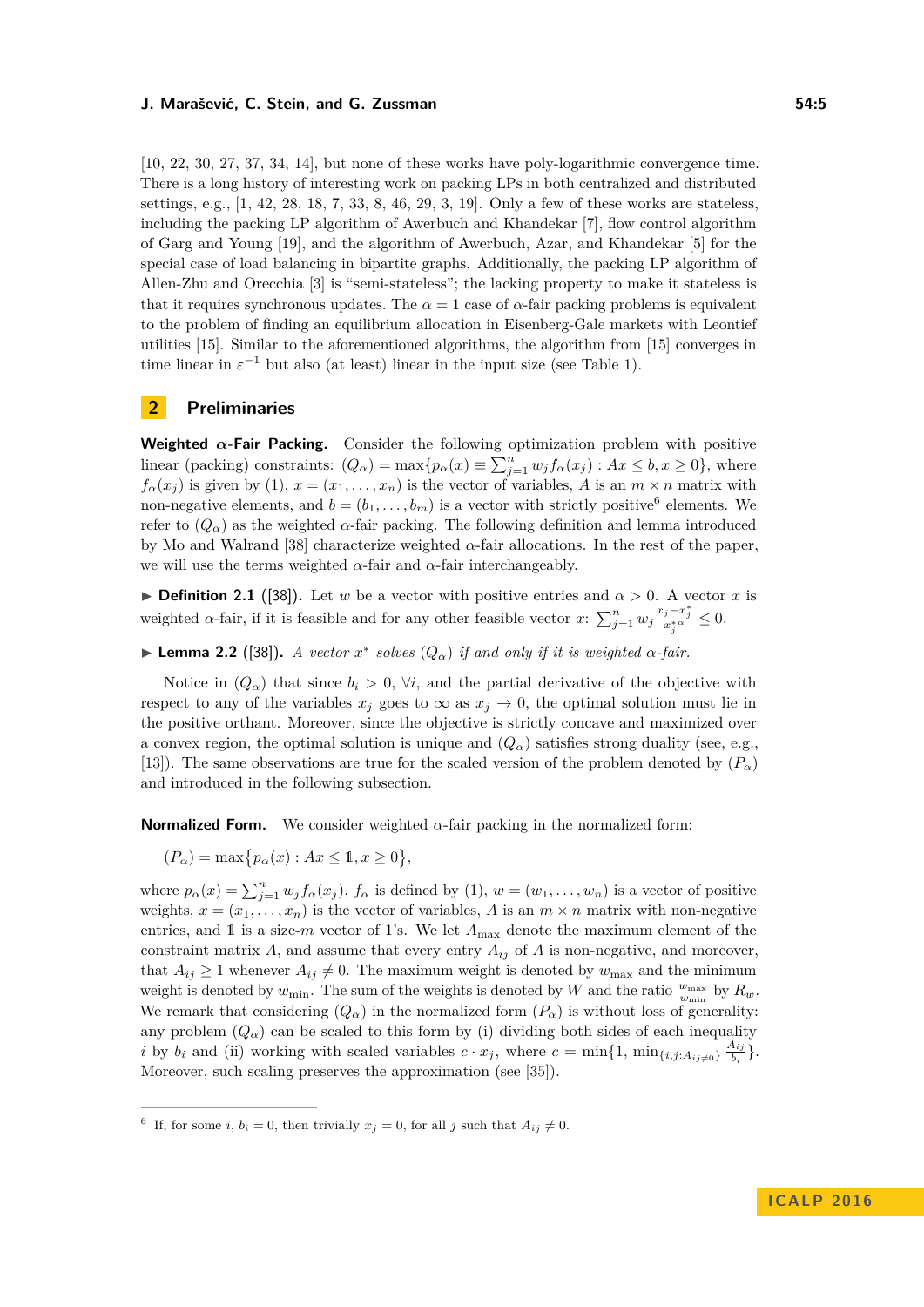## **54:6 A Fast Distributed Stateless Algorithm for** *α***-Fair Packing Problems**

**Model of Distributed Computation.** We adopt the same model of distributed computation as [\[7,](#page-12-4) [3,](#page-12-5) [8,](#page-12-6) [29,](#page-13-7) [33,](#page-13-8) [41\]](#page-13-9), described as follows. We assume that for each  $j \in \{1, \ldots, n\}$ , there is an agent controlling the variable  $x_j$ . Agent  $j$  is assumed to have information about the following problem parameters: (i) the  $j^{\text{th}}$  column of *A*, (ii) the weight  $w_j$ , and (iii) (an upper bound on)  $m, n, w_{\text{max}}$ , and  $A_{\text{max}}$ . In each round, agent *j* collects the relative slack<sup>[7](#page-5-0)</sup>  $1 - \sum_{j=1}^{n} A_{ij} x_j$  of all constraints *i* for which  $A_{ij} \neq 0$ .

We remark that this model of distributed computation is a generalization of the model considered in network congestion control problems [\[26\]](#page-13-10) where a variable  $x_j$  corresponds to the rate of node *j*, *A* is a 0-1 routing matrix, such that  $A_{ij} = 1$  if and only if a node *j* sends flow over link *i*, and *b* is the vector of link capacities. Under this model, the knowledge about the relative slack of each constraint corresponds to each node collecting (a function of) congestion on each link that it utilizes. Such a model was used in network utility maximization problems with  $\alpha$ -fair objectives [\[25\]](#page-13-11) and general strongly-concave objectives [\[9\]](#page-12-8).

**KKT Conditions and Duality Gap.** We will denote the Lagrange multipliers for  $(P_\alpha)$  as  $y = (y_1, \ldots, y_m)$  and refer to them as "dual variables". The KKT conditions for  $(P_\alpha)$  are:

$$
\sum_{j=1}^{n} A_{ij} x_j \le 1, \ \forall i \in \{1, \dots, m\}; \ x_j \ge 0, \ \forall j \in \{1, \dots, n\} \text{ (primal feasibility)}
$$
 (K1)

<span id="page-5-4"></span><span id="page-5-3"></span><span id="page-5-2"></span><span id="page-5-1"></span>
$$
y_i \ge 0, \ \forall i \in \{1, \dots, m\} \ (\text{dual feasibility}) \tag{K2}
$$

$$
y_i \cdot \left(\sum_{j=1}^m A_{ij} x_j - 1\right) = 0, \ \forall i \in \{1, \dots, m\} \ (\text{complementary slackness})
$$
\n(K3)

$$
x_j^{\alpha} \sum_{i=1}^{m} y_i A_{ij} = w_j, \ \forall j \in \{1, ..., m\} \ (\text{gradient conditions}) \tag{K4}
$$

The duality gap for  $\alpha \neq 1$  is (see Appendix B in [\[35\]](#page-13-12)):

$$
G_{\alpha}(x,y) = \sum_{j=1}^{n} w_j \frac{x_j^{1-\alpha}}{1-\alpha} \left(\xi_j^{\frac{\alpha-1}{\alpha}} - 1\right) + \sum_{i=1}^{m} y_i - \sum_{j=1}^{n} w_j x_j^{1-\alpha} \cdot \xi_j^{\frac{\alpha-1}{\alpha}},\tag{2}
$$

where  $\xi_j = \frac{x_j^{\alpha} \sum_{i=1}^m y_i A_{ij}}{w_i}$  $w_j^{i=1}$ <sup>*yi*</sup><sup>11</sup>*y*</sub>, while for  $\alpha = 1$ :

$$
G_1(x,y) = -\sum_{j=1}^{n} w_j \ln\left(\frac{x_j \sum_{i=1}^{m} y_i A_{ij}}{w_j}\right) + \sum_{i=1}^{m} y_i - W.
$$
 (3)

## <span id="page-5-5"></span>**3 Algorithm**

The pseudocode for the  $\alpha$ -FAIRPSOLVER algorithm run at each node *j* is provided in Fig. [1.](#page-6-0) The basic intuition is that the algorithm keeps KKT conditions [\(K1\)](#page-5-1) and [\(K2\)](#page-5-2) satisfied and works towards (approximately) satisfying the remaining two KKT conditions  $(K3)$  and  $(K4)$ to minimize the duality gap. The algorithm can run in the distributed setting described in Section [2.](#page-4-1) In each round, an agent *j* updates the value of  $x_j$  based on the relative slack of all the constraints in which  $j$  takes part, as long as the KKT condition [\(K4\)](#page-5-4) of agent  $j$  is not approximately satisfied. The updates need not be synchronous: we will require that all agents make updates at the same speed, but without access to a global clock.

<span id="page-5-0"></span><sup>&</sup>lt;sup>7</sup> The slack is "relative" because in a non-scaled version of the problem where one could have  $b_i \neq 1$ , agent *j* would need to have information about  $\frac{b_i - \sum_{j=1}^n A_{ij}x_j}{b_i}$  $\frac{j=1}{b_i}$ .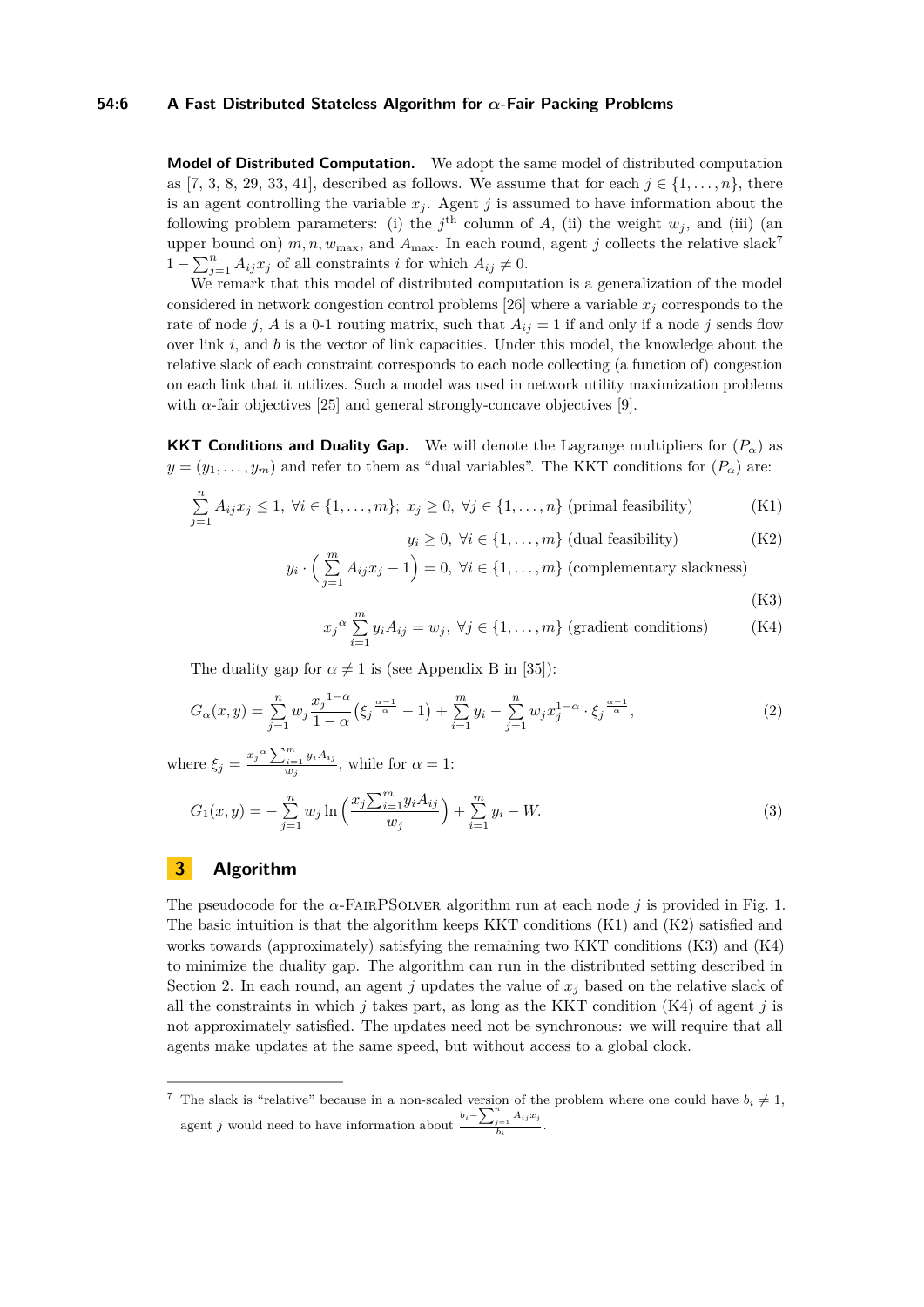<span id="page-6-0"></span>(Parameters  $\delta_i$ , C,  $\kappa$ ,  $\gamma$ ,  $\beta_1$ , and  $\beta_2$  are set as described in the text below the algorithm.) In each round of the algorithm: 1:  $x_j$  ← max $\{x_j, \delta_j\}, x_j = \min\{x_j, 1\}$ 2: Update the dual variables:  $y_i = C \cdot e^{\kappa \left(\sum_{j=1}^n A_{ij} x_j - 1\right)} \ \forall i \in \{1, \ldots, m\}$ 3: **if**  $\frac{x_j^{\alpha} \cdot \sum_{i=1}^{m} y_i A_{ij}}{w}$  $\frac{\gamma_{i=1} s_i - \gamma_j}{w_j} \leq (1-\gamma)$  then 4:  $x_j \leftarrow x_j \cdot (1 + \beta_1)$ 5: **else** 6: **if**  $\frac{x_j^{\alpha} \cdot \sum_{i=1}^{m} y_i A_{ij}}{w_i}$  $\frac{\gamma_{i}=1}{w_{j}}^{s_{i}-1} \geq (1+\gamma)$  then 7:  $x_j \leftarrow \max\{x_j \cdot (1 - \beta_2), \delta_j\}$ 

## **Figure 1** Pseudocode of *α*-FairPSolver algorithm.

To allow for self-stabilization and dynamic changes, the algorithm runs forever at all the agents, which is a standard requirement for self-stabilizing algorithms (see, e.g., [\[16\]](#page-12-18)). The convergence of the algorithm is measured as the number of rounds between the round in which the algorithm starts from some initial solution and the round in which it reaches an *ε*−approximate solution, assuming that there are no hard reset events or node/constraint insertions/deletions in between.

Without loss of generality, we assume that the input parameter  $\varepsilon$  that determines the approximation quality satisfies  $\varepsilon \le \min\{\frac{1}{6}, \frac{9}{10\alpha}\}\$  for any  $\alpha$ , and  $\varepsilon \le \frac{1-\alpha}{\alpha}$  for  $\alpha < 1$ . The parameters  $\delta_i$ , C,  $\kappa$ ,  $\gamma$ ,  $\beta_1$ , and  $\beta_2$  are set as follows. For technical reasons (mainly due to reinforcing dominant multiplicative updates of the variables  $x_j$ , we set the values of the lower thresholds  $\delta_j$  below the actual lower bound of the optimal solution that we derive in Lemma [4.12:](#page-10-0)

$$
\delta_j = \left(\frac{1}{2} \cdot \frac{w_j}{w_{\text{max}}}\right)^{1/\alpha} \cdot \begin{cases} \left(\frac{1}{m \cdot n^{2} \cdot A_{\text{max}}}\right)^{1/\alpha}, & \text{if } 0 < \alpha \le 1\\ \frac{1}{m \cdot n^2 A_{\text{max}}^{2-1/\alpha}}, & \text{if } \alpha > 1 \end{cases}.
$$

We denote  $\delta_{\max} \equiv \max_j \delta_j$ ,  $\delta_{\min} \equiv \min_j \delta_j$ . The constant *C* that multiplies the exponent in the dual variables  $y_i$  is chosen as  $C = \frac{W}{\sum_{i=1}^{n} W_i}$  $\frac{W}{n}$ <sub>*j*=1</sub></sub> $\delta_j$ <sup>*a*</sup>. Because  $\delta_j$  only depends on  $w_j$  and on global parameters, we also have  $C = \frac{w_j}{\delta \sigma^2}$  $\frac{w_j}{\delta_j^{\alpha}}$ ,  $\forall j$ . The parameter *κ* that appears in the exponent of the *y<sub>i</sub>*'s is chosen as  $\kappa = \frac{1}{\varepsilon} \ln \left( \frac{C_m A_{\text{max}}}{\varepsilon w_{\text{min}}} \right)$ . The "absolute error" of [\(K4\)](#page-5-4)  $\gamma$  is set to  $\varepsilon/4$ . For  $\alpha \geq 1$ , we set  $\beta_1 = \beta_2 = \beta$ , where the choice of  $\beta$  is described below. For  $\alpha < 1$ , we set  $\beta_1 = \beta$ ,  $\beta_2 = \beta^2 (\ln(\frac{1}{\delta_{\min}}))^{-1}$ .

Similar to [\[7\]](#page-12-4), we choose the value of  $\beta$  so that if we set  $\beta_1 = \beta_2 = \beta$ , in any round the value of each  $\frac{x_j \alpha}{2} \sum_{i=1}^m y_i(x) A_{ij}$  $\frac{y_1}{w_j}$  changes by a multiplicative factor of at most  $(1 \pm \gamma/4)$ . Since the maximum increase over any  $x_j$  in each iteration is by a factor  $1 + \beta$ , and x is feasible in each round (see Lemma [4.4\)](#page-8-1), we have that  $\sum_{j=1}^{n} A_{ij}x_j \leq 1$ , and therefore, the maximum increase in each  $y_i$  is by a factor of  $e^{\kappa\beta}$ . A similar argument holds for the maximum decrease. Hence, we choose  $\beta$  so that:

$$
(1+\beta)^{\alpha}e^{\kappa\beta} \le 1+\gamma/4
$$
 and  $(1-\beta)^{\alpha}e^{-\kappa\beta} \ge 1-\gamma/4$ ,

and it suffices to set:

$$
\beta = \begin{cases} \frac{\gamma}{5(\kappa+1)}, & \text{if } \alpha \le 1\\ \frac{\gamma}{5(\kappa+\alpha)}, & \text{if } \alpha > 1 \end{cases}.
$$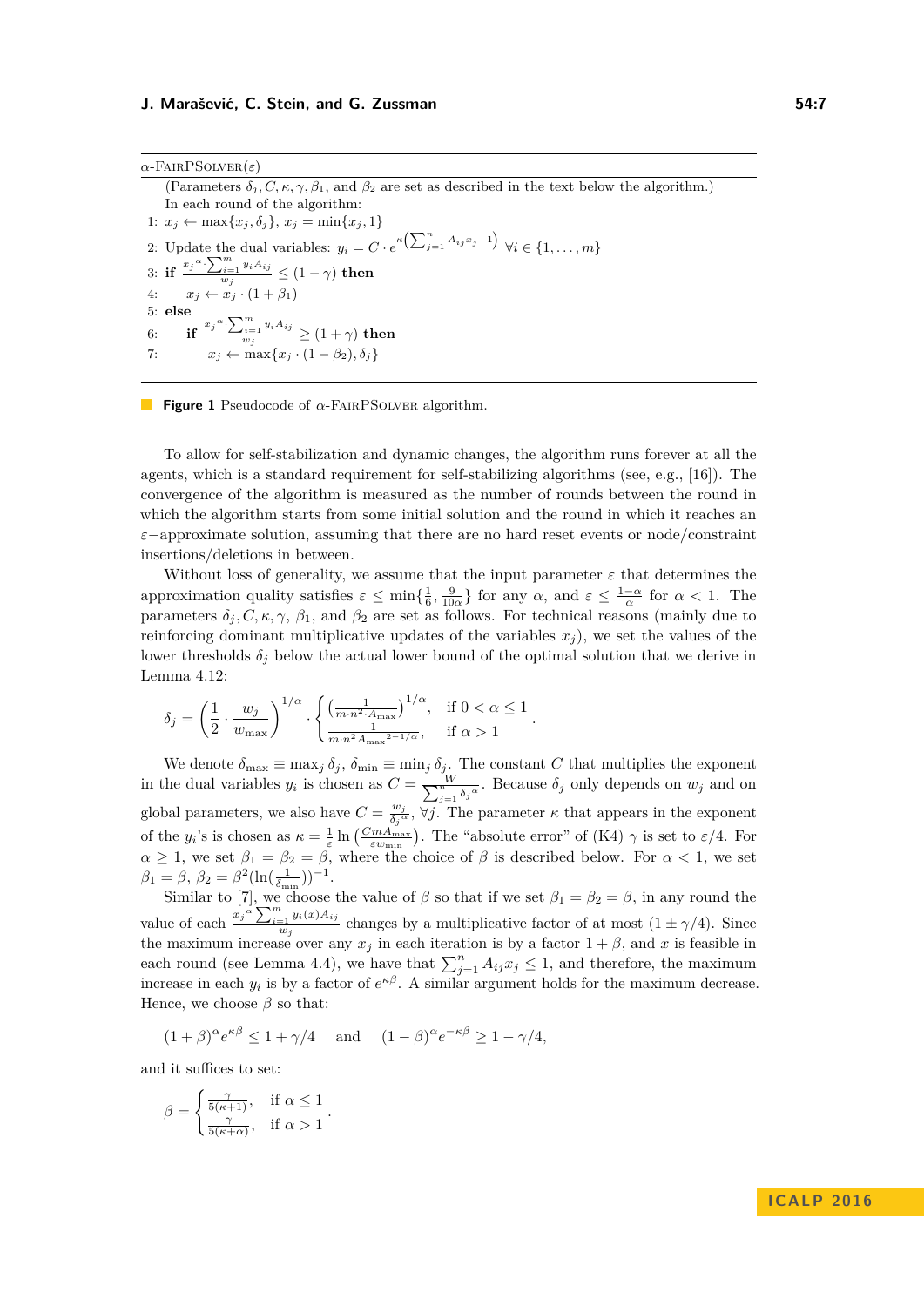## **54:8 A Fast Distributed Stateless Algorithm for** *α***-Fair Packing Problems**

**► Remark**. In the *α* < 1 cases, since  $\beta_2 = \beta^2(\ln(1/\delta_{min}))^{-1}$ , the maximum decrease in  $x_j$ <sup> $\alpha$ </sup> $\sum_i y_i(x) A_{ij}$  $w_j^i$ <sup>*y*<sub>*i*</sub>(*x*) *A*<sub>ij</sub> is by a factor  $(1 - (\gamma/4) \cdot \beta(\ln(1/\delta_{\min}))^{-1}), \forall j$ .</sup>

## **4 Convergence Analysis**

In this section, we analyze the convergence time of *α*-FairPSolver. We first state our main theorems and provide some general results that hold for all  $\alpha > 0$ . We show that starting from an arbitrary solution, the algorithm reaches a feasible solution within poly-logarithmic (in the input size) number of rounds, and maintains a feasible solution forever after. Similar to [\[7,](#page-12-4) [46,](#page-14-2) [25\]](#page-13-11), we use a concave potential function that, for feasible *x*, is bounded below and above and increases with any algorithm update. Then, we sketch the proof of Theorem [4.3](#page-8-0)  $(\alpha > 1)$ , while we defer the full proofs of the three theorems to the full paper [\[35\]](#page-13-12). The main proof idea in all the cases is as follows. With an appropriate definition of a *stationary round* for each of the three cases  $\alpha < 1$ ,  $\alpha = 1$ , and  $\alpha > 1$ , we show that in every stationary round, *x* approximates "well" the optimal solution by bounding the duality gap. On the other hand, for any non-stationary round, we show that the potential increases substantially. This large increase in the potential leads to the conclusion that there cannot be too many non-stationary rounds, thus bounding the overall convergence time.

We make a few remarks here. First, we require that  $\alpha$  be bounded away from zero. This requirement is without loss of generality because we show that when  $\alpha \leq \frac{\varepsilon/4}{\ln(n)A}$  $\frac{\varepsilon/4}{\ln(nA_{\max}/\varepsilon)}$ , any *ε*−approximation LP provides a 3*ε*−approximate solution to (*Pα*) (Lemma [4.13\)](#page-10-1). Thus, when  $\alpha \leq \frac{\varepsilon/4}{\ln(nA_{\max}/\varepsilon)}$  we can switch to the algorithm of [\[7\]](#page-12-4), and when  $\alpha > \frac{\varepsilon/4}{\ln(nA_{\max}/\varepsilon)}$ , the convergence time remains poly-logarithmic in the input size and polynomial in  $\varepsilon^{-1}$ . Second, the assumption that  $\varepsilon \leq \frac{1-\alpha}{\alpha}$  in the  $\alpha < 1$  case is also without loss of generality, because we show that when  $\alpha$  is close to 1 (roughly,  $1 - O(\varepsilon^2/\ln^2(R_w mnA_{\max}/\varepsilon))$ ), we can approximate  $(P_{\alpha})$  by switching to the  $\alpha = 1$  case of the algorithm (Lemma [4.14\)](#page-11-0). Finally, when  $\alpha > 1$ , the algorithm achieves an  $\varepsilon$ -approximation in time  $O(\alpha^4 \varepsilon^{-4} \ln^2(R_w n m A_{\text{max}} \varepsilon^{-1}))$ . We believe that a polynomial dependence on  $\alpha$  is difficult to avoid in this setting, because by increasing *α*, the gradient of the *α*-fair utilities  $f_\alpha$  blows up on the interval (0, 1): as *α* increases,  $f_\alpha(x)$ quickly starts approaching a step function that is equal to  $-\infty$  on the interval (0, 1] and equal to 0 on the interval (1*,* ∞]. To characterize the behavior of *α*-fair allocations as *α* becomes large, we show that when  $\alpha \geq \varepsilon^{-1} \ln(R_w n A_{\text{max}})$ , all the coordinates of the  $\alpha$ -fair vector are within a  $1 \pm \varepsilon$  multiplicative factor of the corresponding coordinates of the max-min fair vector (Lemma [4.17\)](#page-11-2).

**Main Results.** Our main results are summarized in the following three theorems. The objective is denoted by  $p_{\alpha}(x)$ ,  $x^{t}$  denotes the solution at the beginning of round *t*, and  $x^{*}$ denotes the optimal solution.

<span id="page-7-0"></span>**Theorem 4.1** (Convergence for  $\alpha < 1$ ).  $\alpha$ -FAIRPSOLVER *solves*  $(P_{\alpha})$  *approximately for*  $\alpha < 1$  *in time that is polynomial in*  $\frac{\ln(nmA_{\max})}{\alpha \varepsilon}$ *. In particular, after at most* 

<span id="page-7-1"></span>
$$
O\left(\alpha^{-2}\varepsilon^{-5}\ln^2\left(R_w mn A_{\text{max}}\right)\ln^2\left(\varepsilon^{-1}R_w mn A_{\text{max}}\right)\right) \tag{4}
$$

*rounds, there exists at least one round t such that*  $p_{\alpha}(x^*) - p_{\alpha}(x^t) \leq \varepsilon p_{\alpha}(x^t)$ *. Moreover, the total number of rounds s in which*  $p_{\alpha}(x^*) - p_{\alpha}(x^*) > \varepsilon p_{\alpha}(x^*)$  *is also bounded by* [\(4\)](#page-7-1)*.* 

<span id="page-7-3"></span>**Theorem 4.2** (Convergence for  $\alpha = 1$ ).  $\alpha$ -FAIRPSOLVER *solves* ( $P_1$ ) *approximately in time that is polynomial in*  $\varepsilon^{-1}$   $\ln(R_w n m A_{\text{max}})$ *. In particular, after at most* 

<span id="page-7-2"></span>
$$
O\left(\varepsilon^{-5}\ln^2\left(R_wnmA_{\max}\right)\ln^2\left(\varepsilon^{-1}R_wnmA_{\max}\right)\right) \tag{5}
$$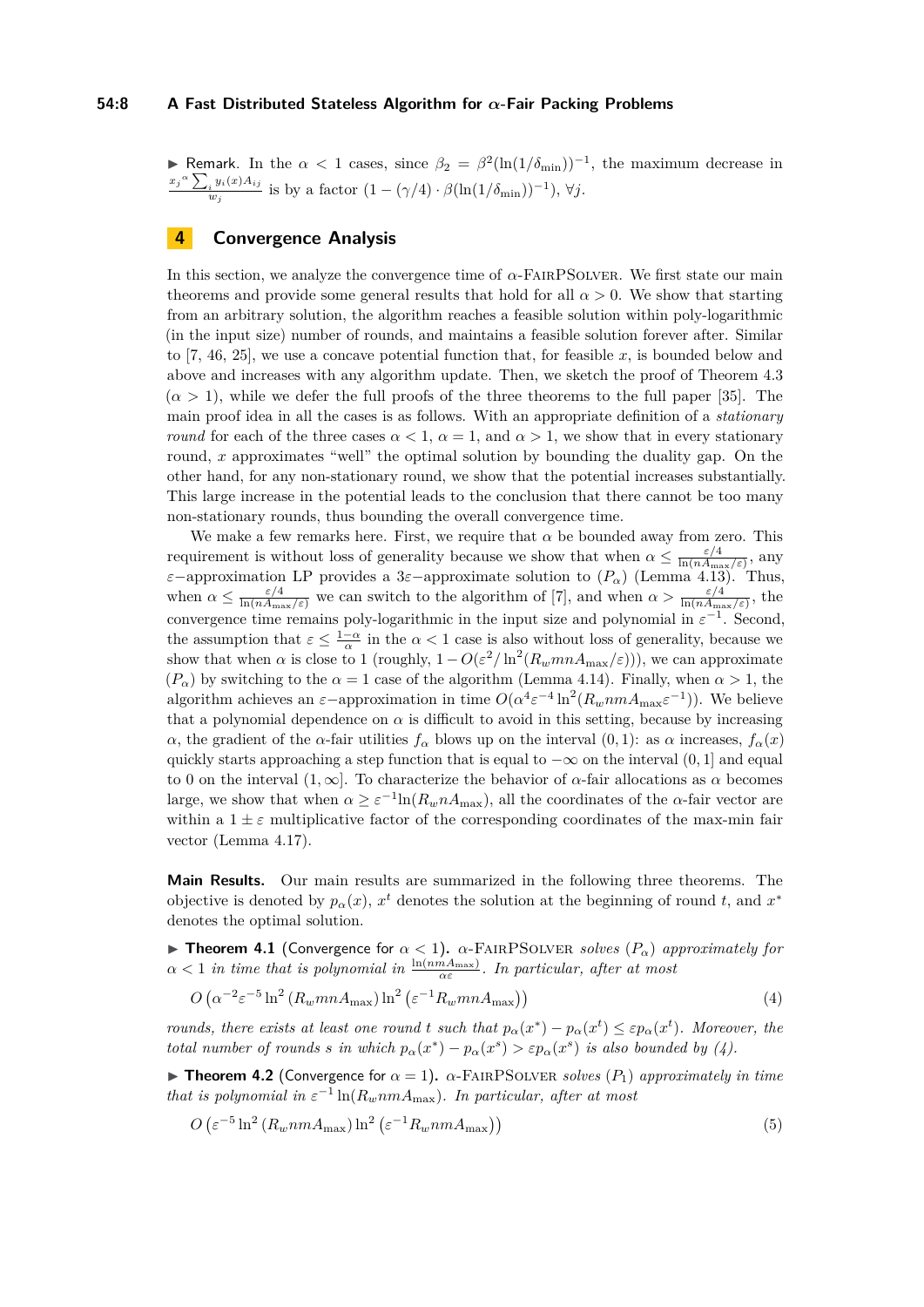*rounds, there exists at least one round t such that*  $p(x^*) - p(x^t) \leq \varepsilon W$ . Moreover, the total *number of rounds s in which*  $p(x^*) - p(x^s) > \varepsilon W$  *is also bounded by* [\(5\)](#page-7-2)*.* 

<span id="page-8-0"></span>**Theorem 4.3** (Convergence for  $\alpha > 1$ ).  $\alpha$ -FAIRPSOLVER *solves* ( $P_{\alpha}$ ) *approximately for*  $\alpha > 1$  *in time that is polynomial in*  $\varepsilon^{-1}$  ln( $nmA_{\text{max}}$ ). In particular, after at most:

<span id="page-8-2"></span>
$$
O\left(\alpha^4 \varepsilon^{-4} \ln \left(R_w n m A_{\text{max}}\right) \ln \left(\varepsilon^{-1} R_w n m A_{\text{max}}\right)\right) \tag{6}
$$

*rounds, there exists at least one round t such that*  $p_{\alpha}(x^*) - p_{\alpha}(x^t) \leq \varepsilon(-p_{\alpha}(x^t))$ *. Moreover, the total number of rounds s in which*  $p_{\alpha}(x^*) - p_{\alpha}(x^*) > \varepsilon(-p_{\alpha}(x^*))$  *is also bounded by* [\(6\)](#page-8-2)*.* 

Proofs of Theorem [4.1](#page-7-0) and Theorem [4.2](#page-7-3) are provided in the full paper [\[35\]](#page-13-12). We sketch the proof of Theorem [4.3](#page-8-0) in Section [4.1.](#page-9-0)

**Feasibility and Approximate Complementary Slackness.** The following three lemmas are preliminaries for the convergence time analysis. Lemma [4.4](#page-8-1) shows that starting from a feasible solution, the algorithm always maintains a feasible solution. Lemma [4.5](#page-8-3) shows that any violated constraint becomes feasible within poly-logarithmic number of rounds, and remains feasible forever after. Combined with Lemma [4.4,](#page-8-1) Lemma [4.5](#page-8-3) allows us to focus only on the rounds with feasible solutions *x*. Lemma [4.6](#page-8-4) shows that after a poly-logarithmic number of rounds, approximate complementary slackness (KKT condition [\(K3\)](#page-5-3)) holds in an aggregate sense:  $\sum_{i=1}^{m} y_i(x) \left( \sum_{j=1}^{n} A_{ij} x_j - 1 \right) \approx 0$ . Proofs are provided in [\[35\]](#page-13-12).

<span id="page-8-1"></span>I **Lemma 4.4.** *If the algorithm starts from a feasible solution, then the algorithm maintains a feasible solution*  $x: x_j \geq 0$ ,  $\forall j$  *and*  $\sum_{j=1}^n A_{ij} x_j \leq 1$ ,  $\forall i$ , *in each round.* 

<span id="page-8-3"></span>**Lemma 4.5.** *If for any i*:  $\sum_{j=1}^{n} A_{ij}x_j > 1$ , then after at most  $\tau_1 = O(\frac{1}{\beta_2}\ln(nA_{\max}))$ *rounds, it is always true that*  $\sum_{j=1}^{n'} A_{ij} x_j \leq 1$ .

<span id="page-8-4"></span>**Lemma 4.6.** *If the algorithm starts from a feasible solution, then after at most*  $\tau_0 =$  $\frac{1}{\beta}$  ln  $\left(\frac{1}{\delta_{\min}}\right)$  rounds, it is always true that:

**1.** At least one constraint is approximately tight:  $\max_i \left\{ \sum_{j=1}^n A_{ij} x_j \right\} \geq 1 - (1 + 1/\kappa)\varepsilon$ ,

**2.**  $\sum_{i=1}^{m} y_i \leq (1+3\varepsilon) \sum_{j=1}^{n} x_j \sum_{i=1}^{m} y_i A_{ij}$ , and

**3.**  $\overline{(1-3\varepsilon)}\sum_{i=1}^m y_i \leq \overline{\sum}_{j=1}^n x_j \overline{\sum}_{i=1}^m y_i A_{ij} \leq \sum_{i=1}^m y_i.$ 

Lemmas analogous to [4.4](#page-8-1) and [4.6](#page-8-4) also appear in [\[7\]](#page-12-4). However, the proofs of Lemmas [4.4](#page-8-1) and [4.6](#page-8-4) require new ideas compared to the proofs of the corresponding lemmas in [\[7\]](#page-12-4). We need to be much more careful in our choice of lower thresholds  $\delta_j$  and constant *C* in the dual variables, particularly by choosing *C* as a function of several variables, rather than as a constant. The choice of  $\delta_j$ 's is also sensitive as smaller  $\delta_j$ 's would make the potential function range too large, while larger  $\delta_i$ 's would cause more frequent decrease of "small" variables. In either case, the convergence time would increase.

**Decrease of Small Variables.** The following lemma is also needed for the convergence analysis. It shows that if some variable  $x_j$  decreases by less than a multiplicative factor  $(1 - \beta_2)$ , i.e.,  $x_j < \frac{\delta_j}{1 - \beta_2}$  $\frac{\sigma_j}{1-\beta_2}$  and  $x_j$  decreases, then  $x_j$  must be part of at least one approximately tight constraint. This lemma will be used later to show that in any round the increase in the potential due to the decrease of "small" variables is dominated by the decrease of "large" variables (i.e., the variables that decrease by a multiplicative factor  $(1 - \beta_2)$ ). The proof of Lemma [4.7](#page-9-1) is provided in [\[35\]](#page-13-12).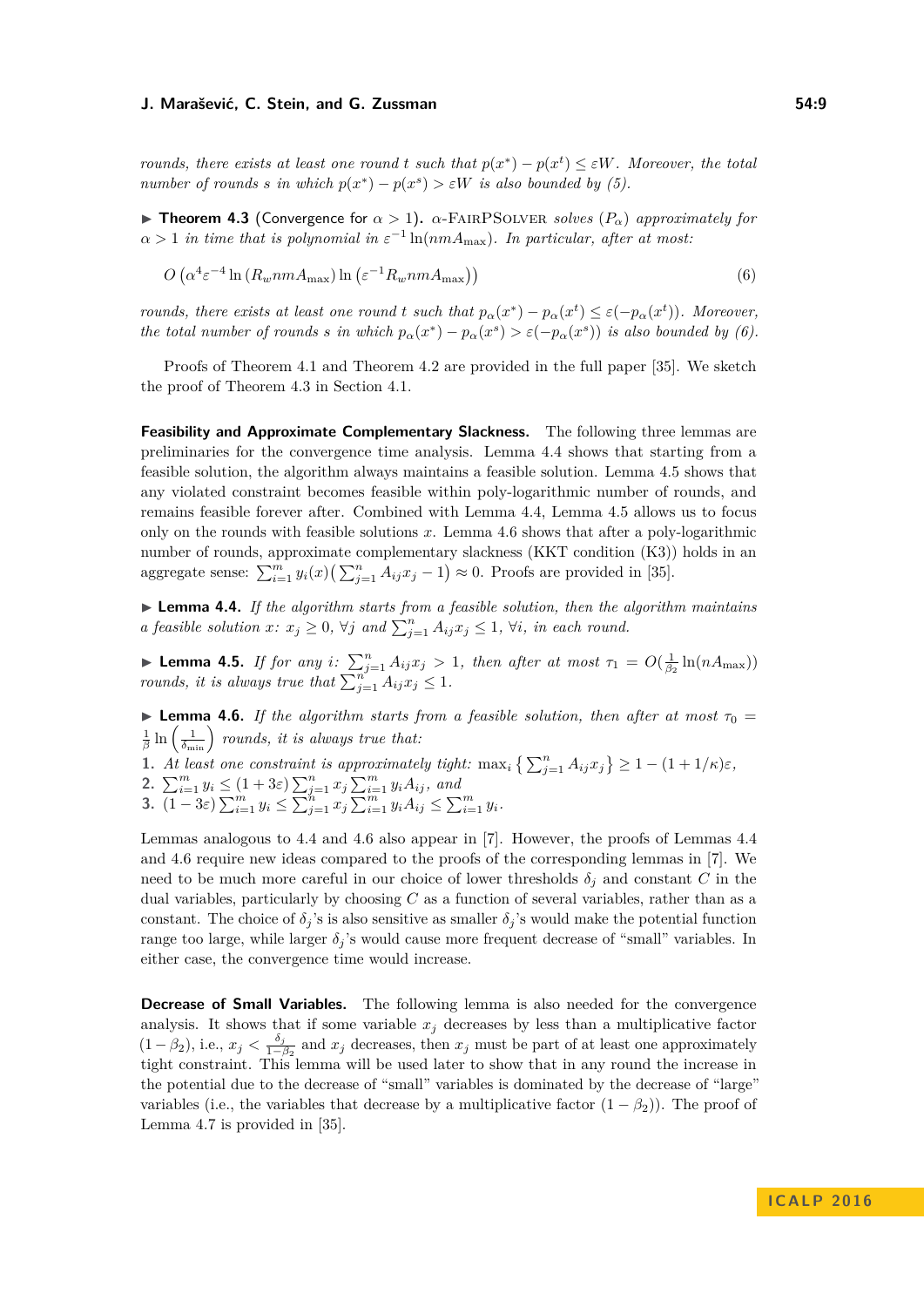## **54:10 A Fast Distributed Stateless Algorithm for** *α***-Fair Packing Problems**

<span id="page-9-1"></span>**Lemma 4.7.** *Consider the rounds that happen after the initial*  $\tau_1 = O(\frac{1}{\beta_2} \ln(nA_{\text{max}}))$ *rounds.* If in some round there is a variable  $x_j < \frac{\delta_j}{1-\delta_j}$ 1−*β*<sup>2</sup> *that decreases, then in the same round for some i with*  $A_{ij} \neq 0$  *it holds that:*  $y_i(x) \geq \frac{\sum_{l=1}^{m} A_{lj} y_l(x)}{m A_{max}}$  $\frac{e^{-\frac{1}{2}A_{lj}y_l(x)}}{mA_{\max}}$  and  $\sum_{k=1}^{n} A_{ik}x_k > 1 - \frac{\varepsilon}{2}$ .

**Potential.** We use the following potential function to analyze the convergence time:

$$
\Phi(x) = p_{\alpha}(x) - \frac{1}{\kappa} \sum_{i=1}^{m} y_i(x),
$$

where  $p_{\alpha}(x) = \sum_{j=1}^{n} w_j f_{\alpha}(x_j)$  and  $f_{\alpha}$  is defined by [\(1\)](#page-1-2). The potential function is strictly concave and its partial derivative with respect to any variable  $x_j$  is:

<span id="page-9-3"></span>
$$
\frac{\partial \Phi(x)}{\partial x_j} = \frac{w_j}{x_j^{\alpha}} - \sum_{i=1}^m y_i(x) A_{ij} = \frac{w_j}{x_j^{\alpha}} \left( 1 - \frac{x_j^{\alpha} \sum_{i=1}^m y_i(x) A_{ij}}{w_j} \right). \tag{7}
$$

The following fact (given in a similar form in [\[7\]](#page-12-4)), which follows directly from the Taylor series representation of concave functions, will be useful for the potential increase analysis:

<span id="page-9-2"></span>► **Fact 4.8.** For a differentiable concave function  $f : \mathbb{R}^n \to \mathbb{R}$  and any two points  $x^0, x^1 \in \mathbb{R}^n$ :

$$
\sum_{j=1}^{n} \frac{\partial f(x^{0})}{\partial x_{j}}(x_{j}^{1}-x_{j}^{0}) \ge f(x^{1})-f(x^{0}) \ge \sum_{j=1}^{n} \frac{\partial f(x^{1})}{\partial x_{j}}(x_{j}^{1}-x_{j}^{0}).
$$

Using Fact [4.8](#page-9-2) and [\(7\)](#page-9-3), we show the following lemma:

I **Lemma 4.9.** *Starting with a feasible solution and throughout the course of the algorithm, the potential function*  $\Phi(x)$  *never decreases. Letting*  $x^0$  *and*  $x^1$  *denote the values of*  $x$  *before and after a round update, respectively, the potential function increase is lower-bounded as:*

$$
\Phi(x^1) - \Phi(x^0) \ge \sum_{j=1}^n w_j \frac{|x_j^1 - x_j^0|}{(x_j^1)^{\alpha}} \Big| 1 - \frac{(x_j^1)^{\alpha} \sum_{i=1}^m y_i(x^1) A_{ij}}{w_j} \Big|.
$$

## <span id="page-9-0"></span>**4.1 Proof Sketch of Theorem [4.3](#page-8-0)**

In this section, we outline the main ideas of the proof of Theorem [4.3,](#page-8-0) while the technical details are omitted and are instead provided in [\[35\]](#page-13-12). First, we show that in any round of the algorithm the variables that decrease by a multiplicative factor  $(1 - \beta_2)$  dominate the potential increase due to *all the variables* that decrease (see Lemma 4.21 in [\[35\]](#page-13-12)). This result is then used in Lemma [4.10](#page-9-4) to show the following lower bound on the potential increase:

<span id="page-9-4"></span>**Lemma 4.10.** Let  $x^0$  and  $x^1$  denote the values of x before and after any fixed round, *respectively, and let*  $S^+ = \{j : x_j^1 > x_j^0\}$ ,  $S^- = \{j : x_j^1 < x_j^0\}$ . The potential increase in the *round is lower bounded as:*

1. 
$$
\Phi(x^1) - \Phi(x^0) \ge \Omega(\beta \gamma) \sum_{j \in \{S^+ \cup S^- \}} x_j^0 \sum_{i=1}^m y_i(x^0) A_{ij};
$$
  
\n2.  $\Phi(x^1) - \Phi(x^0) \ge \Omega\left(\frac{\beta}{(1-\beta)^{\alpha}}\right) \left(\sum_{j=1}^n x_j^0 \sum_{i=1}^m y_i(x^0) - (1+\gamma) \sum_{j=1}^n w_j(x_j^0)^{1-\alpha}\right);$   
\n3.  $\Phi(x^1) - \Phi(x^0) \ge \Omega\left(\frac{\beta}{(1+\beta)^{\alpha}}\right) \left((1-\gamma) \sum_{j=1}^n w_j(x_j^0)^{1-\alpha} - \sum_{j=1}^n x_j^0 \sum_{i=1}^m y_i(x^0)\right).$ 

Observe that for  $\alpha > 1$  the objective function  $p_{\alpha}(x)$ , and, consequently, the potential function  $\Phi(x)$ , is negative for any feasible x. To yield a poly-logarithmic convergence time in  $R_w, m, n$ , and  $A_{\text{max}}$ , the idea is to show that the negative potential  $-\Phi(x)$  decreases by some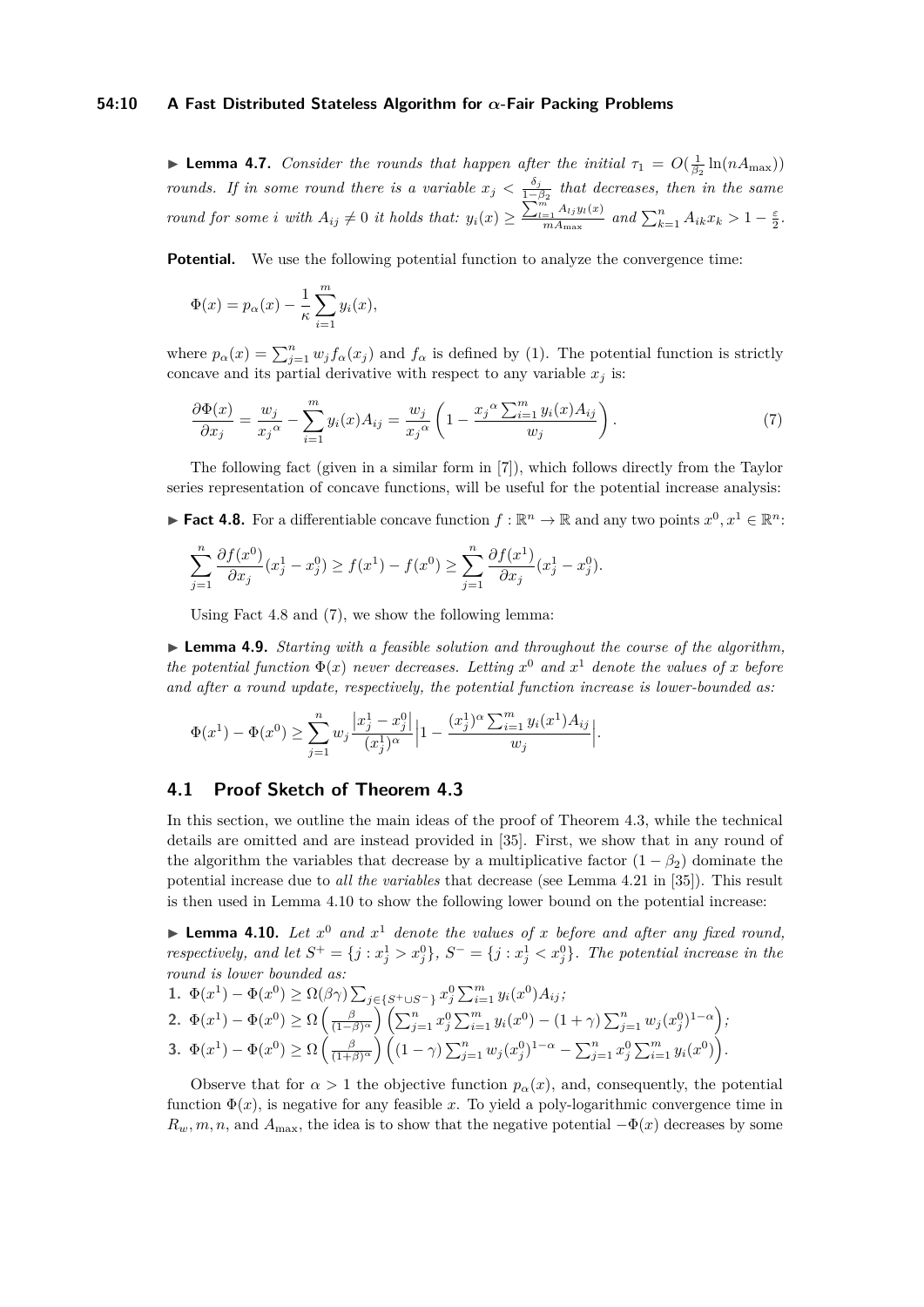multiplicative factor whenever  $x$  is not a "good" approximation to  $x^*$  – the optimal solution to  $(P_{\alpha})$ . This idea, combined with the fact that the potential never decreases (and therefore  $-\Phi(x)$  never increases) and with upper and lower bounds on the potential then leads to the desired convergence time. Consider the following definition of a stationary round:

<span id="page-10-2"></span>▶ **Definition 4.11** (Stationary round). A round is stationary, if both:

**1.**  $\sum_{j \in \{S^+ \cup S^- \}} x_j^0 \sum_{i=1}^m y_i(x) A_{ij} < \gamma \sum_{j=1}^n w_j (x_j^0)^{1-\alpha}$ , and **2.**  $(1-2\gamma)\sum_{j=1}^n w_j(x_j^{0})^{1-\alpha} \le \sum_{j=1}^n x_j^{0} \sum_{i=1}^m y_i(x^0) A_{ij}$ where  $S^+ = \{j : x_j^1 > x_j^0\}$ ,  $S^- = \{j : x_j^1 < x_j^0\}$ . Otherwise, the round is non-stationary.

Recall the expression for the negative potential:  $-\Phi(x) = \frac{1}{\alpha-1} \sum_j w_j x_j^{1-\alpha} + \frac{1}{\kappa} \sum_i y_i(x)$ . Then, using Lemma [4.10,](#page-9-4) it suffices to show that in a non-stationary round the decrease in the negative potential  $-\Phi(x)$  is a multiplicative factor of the larger of the two terms  $\frac{1}{\alpha-1}\sum_j w_j x_j^{1-\alpha}$  and  $\frac{1}{\kappa}\sum_i y_i(x)$ . The last part of the proof shows that the solution *x* that corresponds to any stationary round is close to the optimal solution. This part is done by appropriately upper-bounding the duality gap. Denoting by  $S^+ \cup S^-$  the set of coordinates *j* for which  $x_j$  either increases or decreases in the observed stationary round and using Definition [4.11,](#page-10-2) we show that the terms  $j \in \{S^+ \cup S^- \}$  contribute to the duality gap by no more than  $O(\varepsilon \alpha) \cdot (-p_{\alpha}(x))$ . The terms corresponding to  $j \notin \{S^+ \cup S^-\}$  are bounded recalling (from *α*-FAIRPSOLVER) that for such terms  $\frac{x_j^{\alpha} \sum_{i=1}^{m} y_i(x) A_{ij}}{m}$  $\frac{e^{-1}}{w_j}$   $\frac{y_i(\omega)+y_j}{\omega_j} \in (1-\gamma,1+\gamma).$ 

## **4.2 Structural Properties**

**Lower Bound on the Minimum Allocated Value.** Recall (from Section [2\)](#page-4-1) that the optimal solution  $x^*$  to  $(P_\alpha)$  must lie in the positive orthant. We show in Lemma [4.12](#page-10-0) that not only does *x* ∗ lie in the positive orthant, but the minimum element of *x* ∗ can be bounded below as a function of the problem parameters. This lemma motivates the choice of parameters  $\delta_i$  in  $\alpha$ -FAIRPSOLVER (Section [3\)](#page-5-5). The proof is provided in [\[35\]](#page-13-12).

<span id="page-10-0"></span>► **Lemma 4.12.** *Let*  $x^* = (x_1^*, \ldots, x_n^*)$  *be the optimal solution to*  $(P_\alpha)$ *. Then*  $\forall j \in \{1, \ldots, n\}$ *:*  $x_j^* \ge \left(\frac{w_j}{w_{\max}M} \min_{i:A_{ij}\neq 0} \frac{1}{n_i A_{ij}}\right)^{1/\alpha}, \text{ if } 0 < \alpha \le 1,$  $x_j^* \geq A_{\max}^{(1-\alpha)/\alpha} \left(\frac{w_j}{w_{\max}M}\right)^{1/\alpha} \min_{i:A_{ij}\neq 0} \frac{1}{n_i A_{ij}}, \text{ if } \alpha > 1,$ where  $n_i = \sum_{j=1}^n 1\!\!1_{\{A_{ij}\neq 0\}}$ <sup>[8](#page-10-3)</sup> is the number of non-zero elements in the *i*<sup>th</sup> row of the constraint  $matrix A$ *, and*  $M = min\{m, n\}$ 

**Asymptotics of**  $\alpha$ **-Fair Allocations.** The following lemma states that for sufficiently small (but not too small)  $\alpha$ , the values of the linear and the  $\alpha$ -fair objectives at their respective optimal solutions are approximately the same. This statement will then lead to a conclusion that to  $\varepsilon$ -approximately solve an  $\alpha$ -fair packing problem for a very small  $\alpha$ , one can always use an *ε*−approximation packing LP algorithm.

<span id="page-10-1"></span>**► Lemma 4.13.** *Let*  $(P_α)$  *be an*  $α$ *-fair packing problem with optimal solution*  $x^*$ *, and*  $(P_0)$ *be the LP with the same constraints and the same weights w as*  $(P_{\alpha})$  *and an optimal solution z*<sup>\*</sup>*. Then if*  $\alpha \leq \frac{\varepsilon/4}{\ln(nA)}$  $\frac{\varepsilon/4}{\ln(nA_{\max}/\varepsilon)}$ , we have that  $\sum_j w_j z_j^* \geq (1-3\varepsilon)\sum_j$  $(x_j^*)^{1-\alpha}$  $\frac{\gamma_j}{1-\alpha}$ , where  $\varepsilon \in (0,1/6]$ .

<span id="page-10-3"></span><sup>&</sup>lt;sup>8</sup> With the abuse of notation,  $\mathbb{1}_{\{\epsilon\}}$  is the indicator function of the expression *e*, i.e., 1 if *e* holds, and 0 otherwise.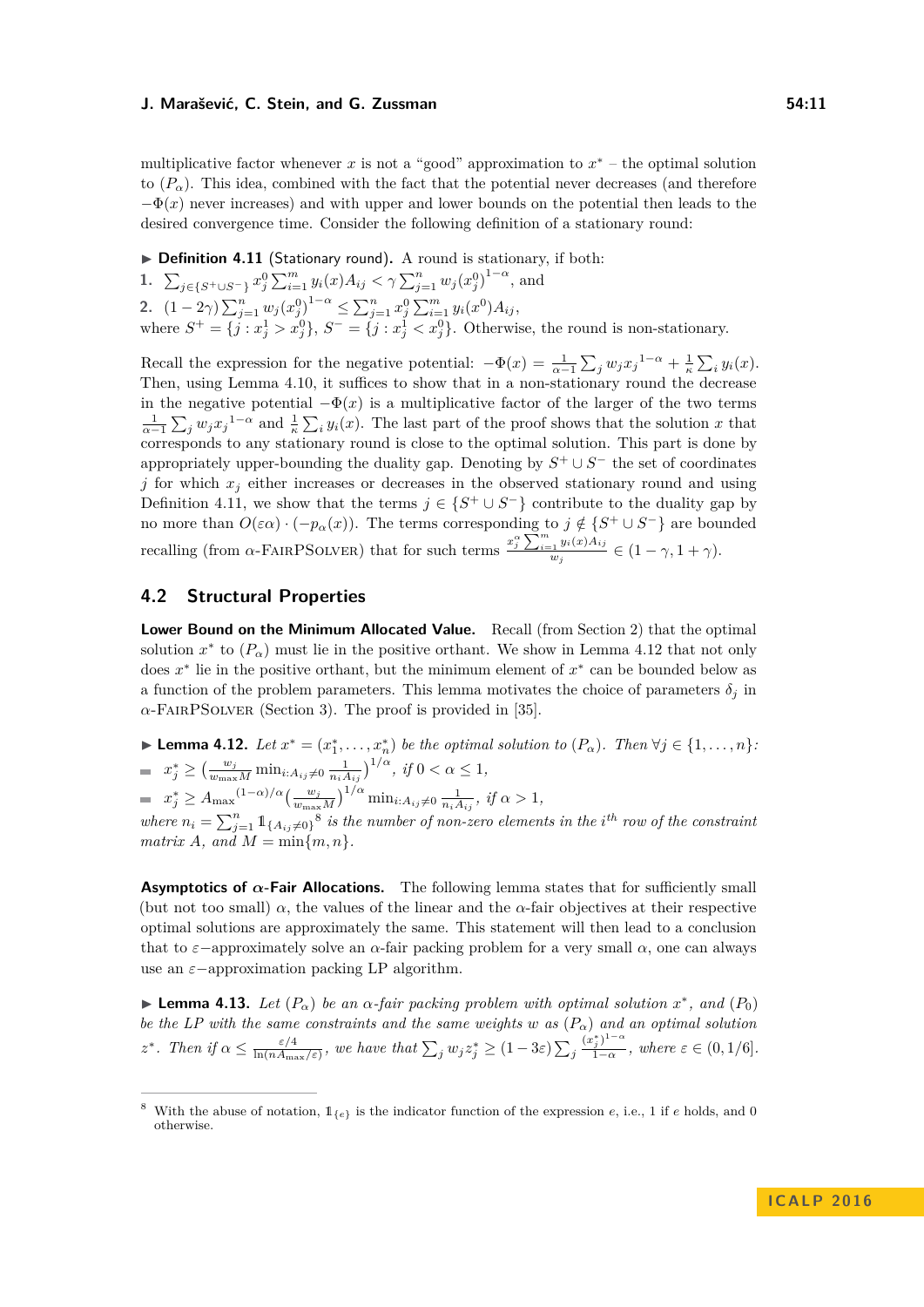## **54:12 A Fast Distributed Stateless Algorithm for** *α***-Fair Packing Problems**

Observing that for any  $\alpha \in (0, 1)$ ,  $\frac{(z_j^*)^{1-\alpha}}{1-\alpha} \geq z_j^*$  (since, due to the scaling,  $z_j^* \in [0, 1]$ ), a simple corollary of Lemma [4.13](#page-10-1) is that an  $\varepsilon$ -approximation *z* to  $(P_0)$  ( $\sum_j w_j z_j \geq (1 - \varepsilon) \sum_j w_j z_j^*$ ) is also an  $O(\varepsilon)$ -approximation to  $(P_\alpha)$ , for  $\alpha \leq \frac{\varepsilon/4}{\ln(nA_m)}$  $\frac{\varepsilon/4}{\ln(nA_{\max}/\varepsilon)}$ . Thus, to find an  $\varepsilon$ -approximate solution for  $\alpha \leq \frac{\varepsilon/4}{\ln(n)A}$  $\frac{\varepsilon/4}{\ln(nA_{\max}/\varepsilon)}$ , the packing LP algorithm of [\[7\]](#page-12-4) can be run, which means that there is a stateless distributed algorithm that converges in  $\text{poly}(\ln(\varepsilon^{-1}R_{w}mnA_{\text{max}})/\varepsilon)$  time for  $\alpha$  arbitrarily close to zero.

The following two lemmas show that when  $\alpha$  is sufficiently close to 1,  $(P_{\alpha})$  can be  $\varepsilon$ −approximated by  $\varepsilon$ −approximately solving  $(P_1)$  with the same constraints and weights.

<span id="page-11-0"></span>**► Lemma 4.14.** Let *x* be an  $\varepsilon$ −approximate solution to a 1-fair packing problem  $(P_1)$  returned *by*  $\alpha$ -FAIRPSOLVER*. Then, for any*  $\alpha \in [1 - 1/\tau_0, 1)$ *, where*  $\tau_0 = \frac{1}{\beta} \ln(\frac{1}{\delta_{\min}})$ *, x is also a*  $2\varepsilon$ −*approximate solution to*  $(P_\alpha)$ *, where the only difference between*  $(P_1)$  *and*  $(P_\alpha)$  *is in the value of*  $\alpha$  *in the objective.* 

<span id="page-11-1"></span>**► Lemma 4.15.** Let *x* be an  $\varepsilon$ -approximate solution to a 1-fair packing problem  $(P_1)$  returned *by*  $\alpha$ -FAIRPSOLVER*. Then, for any*  $\alpha \in (1, 1 + 1/\tau_0]$ *, where*  $\tau_0 = \frac{1}{\beta} \ln(\frac{1}{\delta_{\min}})$ *, x is also a*  $2\varepsilon$ −*approximate solution to*  $(P_\alpha)$ *, where the only difference between*  $(P_1)$  *and*  $(P_\alpha)$  *is in the value of*  $\alpha$  *in the objective.* 

Finally, we consider the asymptotics of  $\alpha$ -fair allocations, as  $\alpha$  becomes large. This result complements the result from [\[38\]](#page-13-5) that states that *α*-fair allocations approach the max-min fair one as  $\alpha \to \infty$  by showing how fast the max-min fair allocation is reached as a function of  $\alpha$ ,  $R_w$ ,  $n$ , and  $A_{\text{max}}$ . First, for completeness, we provide the definition of max-min fairness.

**Definition 4.16.** (Max-min fairness [\[10\]](#page-12-14).) Let  $\mathcal{R} \subset \mathbb{R}^n_+$  be a compact and convex set. A vector  $x \in \mathcal{R}$  is max-min fair on  $\mathcal{R}$  if for any vector  $z \in \mathcal{R}$  it holds that: if for some  $j \in \{1, \ldots, n\}$   $z_j > x_j$ , then there exists  $k \in \{1, \ldots, n\}$  such that  $z_k < x_k$  and  $x_k \leq x_j$ .

On a compact and convex set  $\mathcal{R} \subset \mathbb{R}^n$ , the max-min fair vector is unique [\[44,](#page-13-23) [43\]](#page-13-14). The following lemma shows that for  $\alpha \geq \varepsilon^{-1} \ln(R_w n A_{\text{max}})$ , the *α*-fair vector and the max-min fair vector are  $\varepsilon$ −close to each other. Notice that because of a very large gradient of  $p_\alpha(x)$ as *α* becomes large, the max-min fair solution gives only an  $O(\varepsilon \alpha)$ –approximation to  $(P_{\alpha})$ .

<span id="page-11-2"></span>► **Lemma 4.17.** *Let*  $x^*$  *be the optimal solution to*  $(P_\alpha) = \max\{p_\alpha(x) : Ax \leq 1, x \geq 0\}, z^*$ *be the max-min fair solution for the convex and compact set determined by the constraints from*  $(P_{\alpha})$ *. Then if*  $\alpha \geq \varepsilon^{-1} \ln(R_w n A_{\text{max}})$ *, we have that:* 

1.  $p_{\alpha}(x^*) \leq (1 - \varepsilon(\alpha - 1))p_{\alpha}(z^*)$ , *i.e.*,  $z^*$  *is an*  $\varepsilon(\alpha - 1)$ -*approximate solution to*  $(P_{\alpha})$ *, and* **2.**  $(1 - \varepsilon)z_j^* \leq x_j^* \leq (1 + \varepsilon)z_j^*$ , for all  $j \in \{1, ..., n\}$ .

## **5 Conclusion**

We presented an efficient stateless distributed algorithm for the class of *α*-fair packing problems. To the best of our knowledge, this is the first algorithm with poly-logarithmic convergence time in the input size. Additionally, we obtained results that characterize the fairness and asymptotic behavior of allocations in weighted *α*-fair packing problems that may be of independent interest. An interesting open problem is to determine the class of objective functions for which the presented techniques yield fast and stateless distributed algorithms, together with a unified convergence analysis. This problem is especially important in light of the fact that  $\alpha$ -fair objectives are not Lipschitz continuous, do not have a Lipschitz gradient, and their dual gradient's Lipschitz constant scales at least linearly with *n* and  $A_{\text{max}}$ .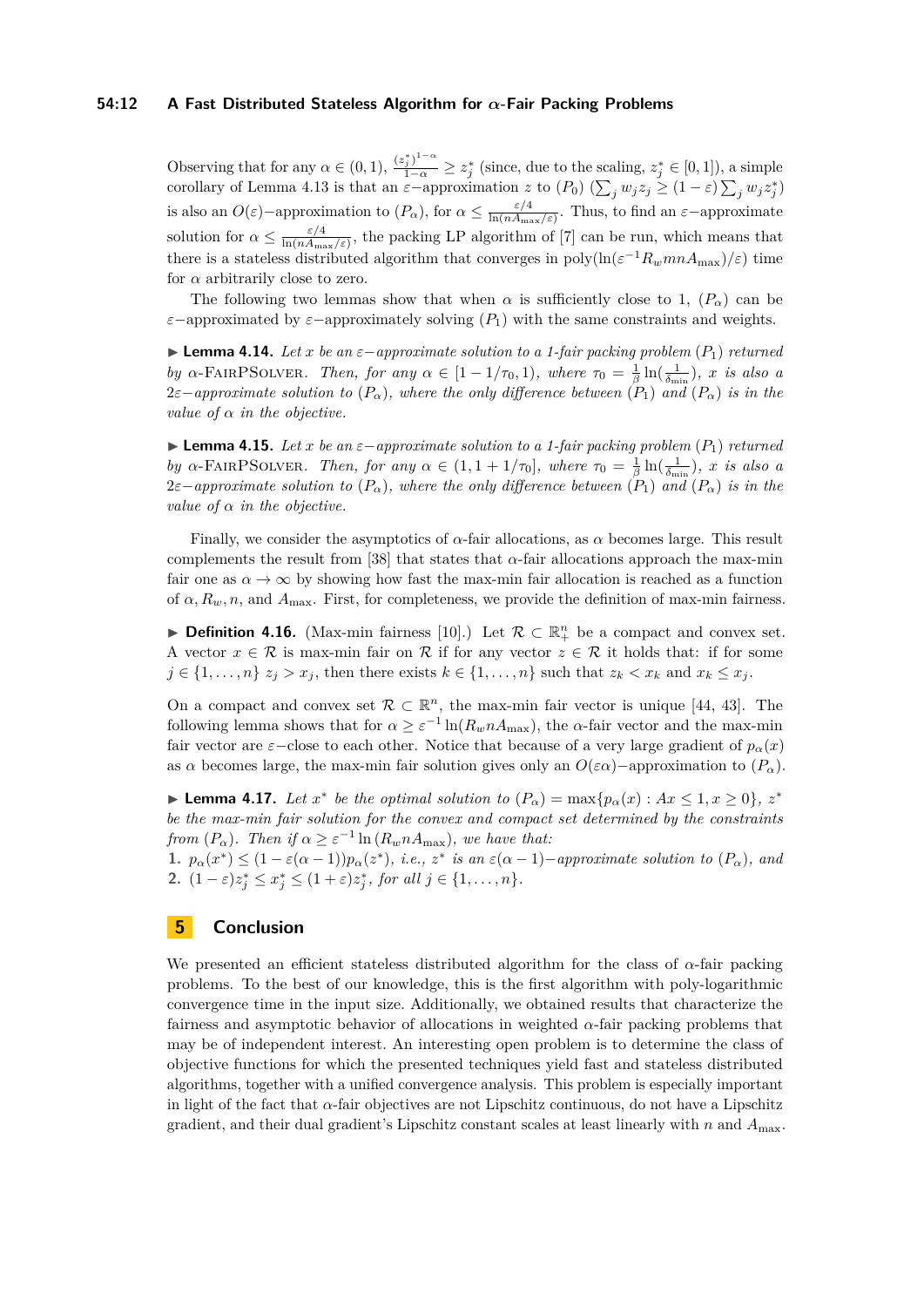Therefore, the properties typically used in fast first-order methods are lacking [\[40,](#page-13-18) [2\]](#page-12-19). Finally, for applications of  $\alpha$ -fair packing that do not require stateless updates, it seems plausible that the dependence on  $\varepsilon^{-1}$  in the convergence bound can be improved from  $\varepsilon^{-5}$  to  $\varepsilon^{-3}$  by relaxing the requirement for asynchronous updates, similarly as was done in [\[3\]](#page-12-5) over [\[7\]](#page-12-4).

## **References**

- <span id="page-12-12"></span>**1** Zeyuan Allen-Zhu and Lorenzo Orecchia. Nearly-linear time positive LP solver with faster convergence rate. In *Proc. ACM STOC'15*, 2015.
- <span id="page-12-19"></span>**2** Zeyuan Allen-Zhu and Lorenzo Orecchia. A novel, simple interpretation of Nesterov's accelerated method as a combination of gradient and mirror descent, Jan. 2015. arXiv preprint, <http://arxiv.org/abs/1407.1537>.
- <span id="page-12-5"></span>**3** Zeyuan Allen-Zhu and Lorenzo Orecchia. Using optimization to break the epsilon barrier: A faster and simpler width-independent algorithm for solving positive linear programs in parallel. In *Proc. ACM-SIAM SODA'15*, 2015.
- <span id="page-12-3"></span>**4** Anthony B Atkinson. On the measurement of inequality. *J. Econ. Theory*, 2(3):244–263, 1970.
- <span id="page-12-17"></span>**5** Baruch Awerbuch, Yossi Azar, and Rohit Khandekar. Fast load balancing via bounded best response. In *Proc. ACM-SIAM SODA'08*, 2008.
- <span id="page-12-7"></span>**6** Baruch Awerbuch and Rohit Khandekar. Greedy distributed optimization of multicommodity flows. In *Proc. ACM PODC'07*, 2007.
- <span id="page-12-4"></span>**7** Baruch Awerbuch and Rohit Khandekar. Stateless distributed gradient descent for positive linear programs. *SIAM J. Comput.*, 38(6):2468–2486, 2009.
- <span id="page-12-6"></span>**8** Yair Bartal, John Byers, and Danny Raz. Global optimization using local information with applications to flow control. In *Proc. IEEE FOCS'97*, 1997.
- <span id="page-12-8"></span>**9** Amir Beck, Angelia Nedić, Asuman Ozdaglar, and Marc Teboulle. An *O*(1*/k*) gradient method for network resource allocation problems. *IEEE Trans. Control Netw. Syst.*, 1(1):64–73, 2014.
- <span id="page-12-14"></span>**10** Dimitri Bertsekas and Robert Gallager. *Data Networks*. Prentice Hall, 1992.
- <span id="page-12-2"></span>**11** Dimitris Bertsimas, Vivek F Farias, and Nikolaos Trichakis. On the efficiency-fairness trade-off. *Manag. Sci*, 58(12):2234–2250, 2012.
- <span id="page-12-0"></span>**12** Thomas Bonald and James Roberts. Multi-resource fairness: Objectives, algorithms and performance. In *Proc. ACM SIGMETRICS'15*, 2015.
- <span id="page-12-13"></span>**13** Stephen Boyd and Lieven Vandenberghe. *Convex optimization*. Cambridge university press, 2009.
- <span id="page-12-15"></span>**14** Anna Charny, David D Clark, and Raj Jain. Congestion control with explicit rate indication. In *Proc. IEEE ICC'95*, 1995.
- <span id="page-12-9"></span>**15** Yun Kuen Cheung, Richard Cole, and Nikhil Devanur. Tatonnement beyond gross substitutes?: Gradient descent to the rescue. In *Proc. ACM STOC'13*, 2013.
- <span id="page-12-18"></span>**16** Shlomi Dolev. *Self-stabilization*. MIT press, 2000.
- <span id="page-12-11"></span>**17** Lisa Fleischer. Approximating fractional multicommodity flow independent of the number of commodities. *SIAM J. Discrete Math.*, 13(4):505–520, 2000.
- <span id="page-12-10"></span>**18** Naveen Garg and Jochen Könemann. Faster and simpler algorithms for multicommodity flow and other fractional packing problems. *SIAM J. Comput.*, 37(2):630–652, 2007.
- <span id="page-12-16"></span>**19** Naveen Garg and Neal Young. On-line end-to-end congestion control. In *Proc. IEEE FOCS'02*, 2002.
- <span id="page-12-1"></span>**20** Ali Ghodsi, Matei Zaharia, Benjamin Hindman, Andy Konwinski, Scott Shenker, and Ion Stoica. Dominant resource fairness: Fair allocation of multiple resource types. In *Proc. USENIX NSDI'11*, 2011.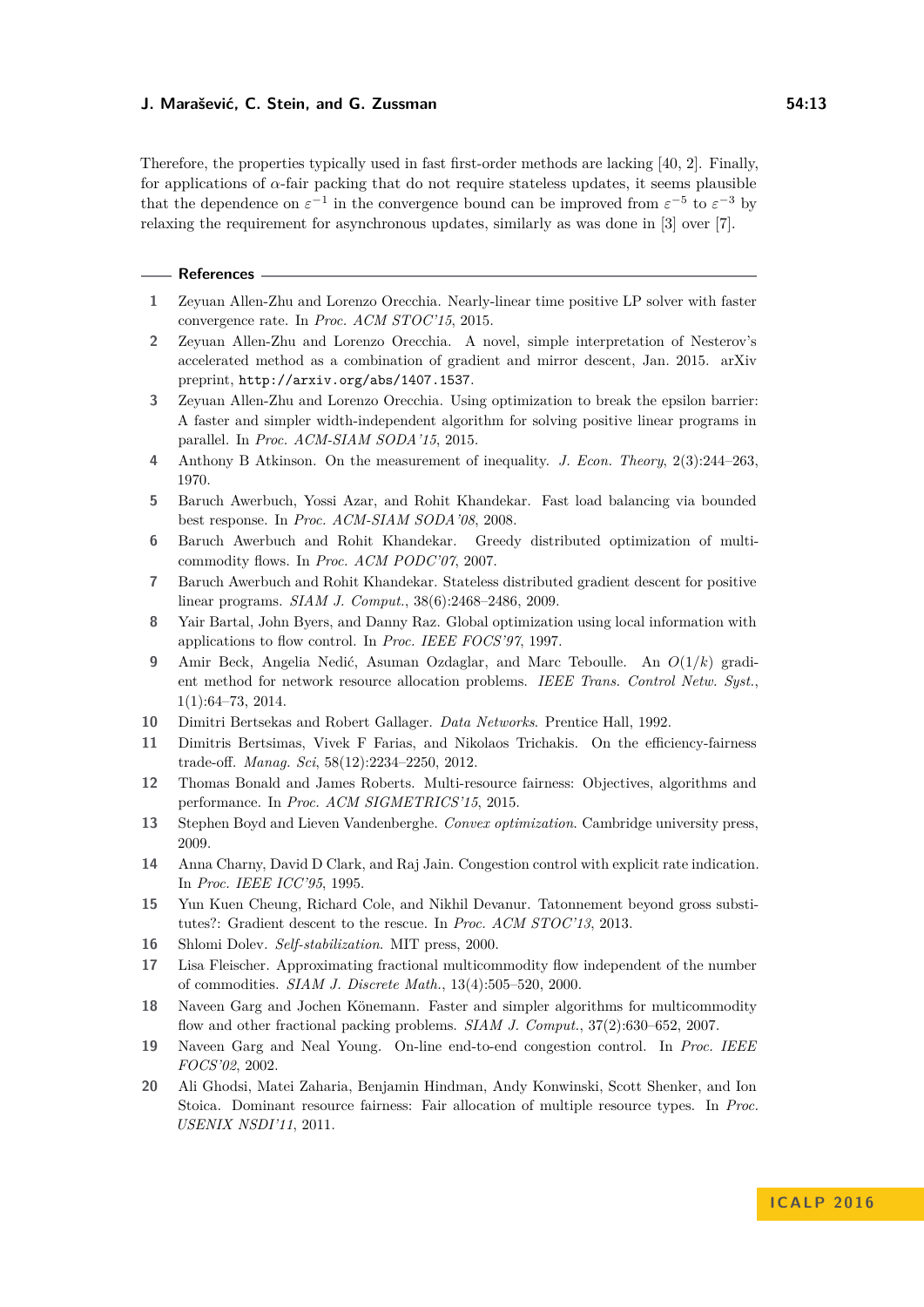## **54:14 A Fast Distributed Stateless Algorithm for** *α***-Fair Packing Problems**

- <span id="page-13-3"></span>**21** Sungjin Im, Janardhan Kulkarni, and Kamesh Munagala. Competitive algorithms from competitive equilibria: Non-clairvoyant scheduling under polyhedral constraints. In *Proc. ACM STOC'14*, 2014.
- <span id="page-13-19"></span>**22** Jeffrey Jaffe. Bottleneck flow control. *IEEE Trans. Commun.*, 29(7):954–962, 1981.
- <span id="page-13-4"></span>**23** Kamal Jain and Vijay Vazirani. Eisenberg-gale markets: Algorithms and structural properties. In *Proc. ACM STOC'07*, 2007.
- <span id="page-13-2"></span>**24** Carlee Joe-Wong, Soumya Sen, Tian Lan, and Mung Chiang. Multiresource allocation: Fairness-efficiency tradeoffs in a unifying framework. *IEEE/ACM Trans. Netw.*, 21(6):1785– 1798, 2013.
- <span id="page-13-11"></span>**25** Frank Kelly, Aman Maulloo, and David Tan. Rate control for communication networks: shadow prices, proportional fairness and stability. *J. Oper. Res. Soc.*, 49(3):237–252, 1998.
- <span id="page-13-10"></span>**26** Frank Kelly and Elena Yudovina. *Stochastic networks*, volume 2. Cambridge University Press, 2014.
- <span id="page-13-13"></span>**27** Jon Kleinberg, Yuval Rabani, and Éva Tardos. Fairness in routing and load balancing. In *Proc. IEEE FOCS'99*, 1999.
- <span id="page-13-17"></span>**28** Christos Koufogiannakis and Neal Young. Beating simplex for fractional packing and covering linear programs. In *Proc. IEEE FOCS'07*, 2007.
- <span id="page-13-7"></span>**29** Fabian Kuhn, Thomas Moscibroda, and Roger Wattenhofer. The price of being near-sighted. In *Proc. ACM-SIAM SODA'06*, 2006.
- <span id="page-13-20"></span>**30** Amit Kumar and Jon Kleinberg. Fairness measures for resource allocation. In *Proc. IEEE FOCS'00*, 2000.
- <span id="page-13-6"></span>**31** Tian Lan, David Kao, Mung Chiang, and Ashutosh Sabharwal. An axiomatic theory of fairness in network resource allocation. In *Proc. IEEE INFOCOM'10*, 2010.
- <span id="page-13-0"></span>**32** Steven Low, Fernando Paganini, and John Doyle. Internet congestion control. *IEEE Control Systems*, 22(1):28–43, 2002.
- <span id="page-13-8"></span>**33** Michael Luby and Noam Nisan. A parallel approximation algorithm for positive linear programming. In *Proc. ACM STOC'93*, 1993.
- <span id="page-13-22"></span>**34** Jelena Marašević, Clifford Stein, and Gil Zussman. Max-min fair rate allocation and routing in energy harvesting networks: Algorithmic analysis. In *Proc. ACM MobiHoc'14*, 2014.
- <span id="page-13-12"></span>**35** Jelena Marašević, Cliff Stein, and Gil Zussman. A fast distributed stateless algorithm for *α*fair packing problems, Feb. 2016. arXiv preprint, <http://arxiv.org/abs/1502.03372v3>.
- <span id="page-13-1"></span>**36** Bill McCormick, Frank Kelly, Patrice Plante, Paul Gunning, and Peter Ashwood-Smith. Real time alpha-fairness based traffic engineering. In *Proc. ACM HotSDN'14*, 2014.
- <span id="page-13-21"></span>**37** Nimrod Megiddo. Optimal flows in networks with multiple sources and sinks. *Math. Program.*, 7(1):97–107, 1974.
- <span id="page-13-5"></span>**38** Jeonghoon Mo and Jean Walrand. Fair end-to-end window-based congestion control. *IEEE/ACM Trans. Netw.*, 8(5):556–567, October 2000.
- <span id="page-13-15"></span>**39** Damon Mosk-Aoyama, Tim Roughgarden, and Devavrat Shah. Fully distributed algorithms for convex optimization problems. In *Proc. DISC'07*, 2007.
- <span id="page-13-18"></span>**40** Yurii Nesterov. *Introductory lectures on convex optimization*, volume 87. Springer Science & Business Media, 2004.
- <span id="page-13-9"></span>**41** Christos Papadimitriou and Mihalis Yannakakis. Linear programming without the matrix. In *Proc. ACM STOC'93*, 1993.
- <span id="page-13-16"></span>**42** Serge Plotkin, David Shmoys, and Éva Tardos. Fast approximation algorithms for fractional packing and covering problems. *Math. Oper. Res.*, 20(2):257–301, 1995.
- <span id="page-13-14"></span>**43** Božidar Radunović and Jean-Yves Le Boudec. A unified framework for max-min and minmax fairness with applications. *IEEE/ACM Trans. Netw.*, 15(5):1073–1083, 2007.
- <span id="page-13-23"></span>**44** Saswati Sarkar and Leandros Tassiulas. Fair allocation of discrete bandwidth layers in multicast networks. In *Proc. IEEE INFOCOM'00*, 2000.